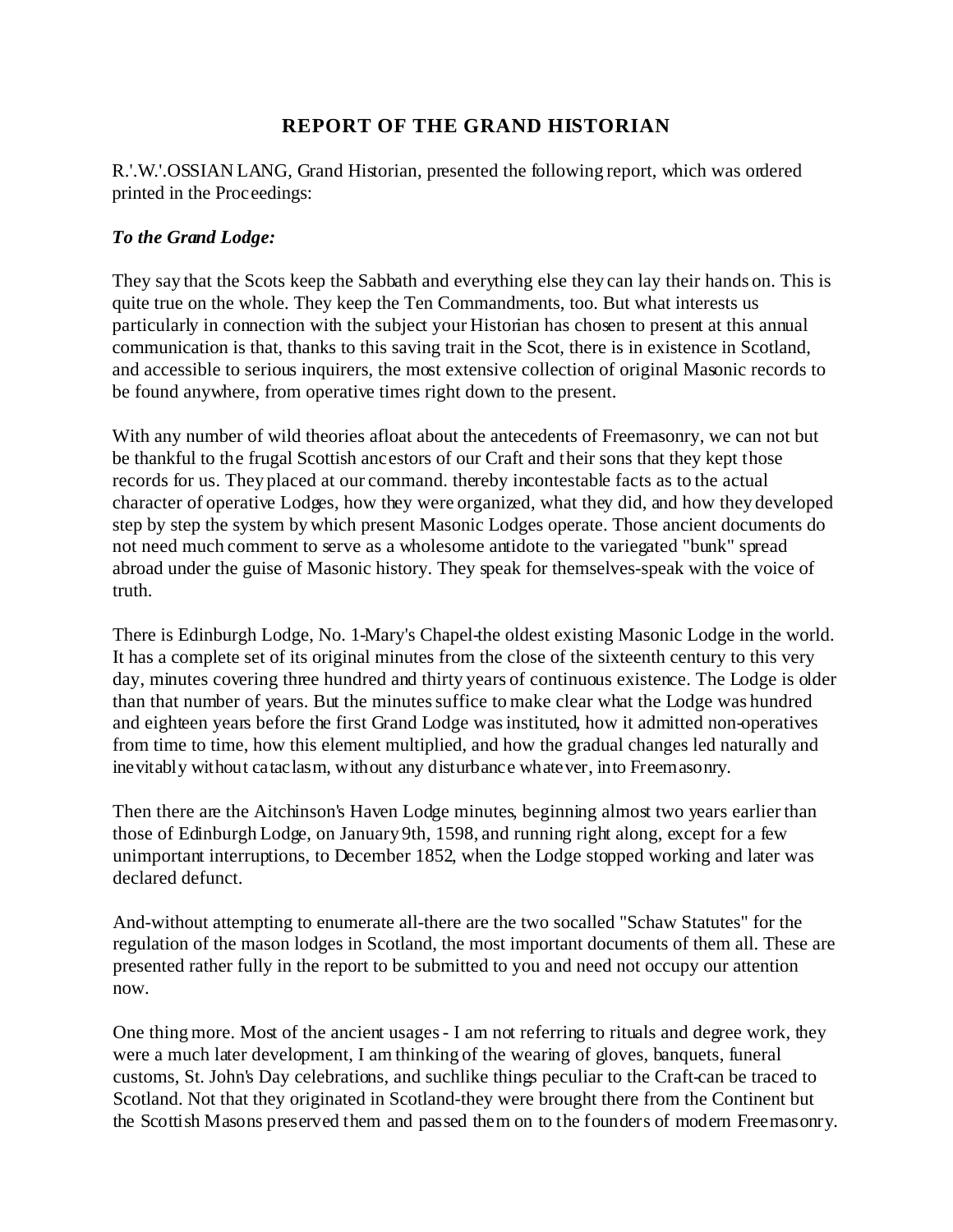The titles of lodge officers are unquestionably derived from the operative Masons of Scotland. So are certain other words which are used only by Masons: the word *cowan,* for example, which referred to rough masons, wall builders, and stone workers generally who were not members of a mason lodge, and implied a mason "without the word," that is the "mason word," the chief "secret," the word by which a member of a lodge could prove himself such on examination. In short, you will find it worth your while to get acquainted with the Scottish ancestors of the present Masonic Lodges.

Now a word of explanation: It would be utterly impossible adequately to cover the subject I have chosen, within the proper limits of a report presented at an annual communication of Grand Lodge. So I decided to divide the subject, submitting at this time only a more or less general introduction to the Scottish operative mason lodges, letting the Schaw Statutes of 1598 and 1599 bear the greater part of the task of revealing the character of those lodges,

You may consider these preliminary remarks rather long. If you do, I must warn you that the report itself starts out with a still more extended preamble to supply the proper background for the story. Unless you first take a good look at Scotland and her sons, you will miss the best preparation for a study of the Scottish Craft.

### **THE SCOTTISH ANCESTRY OF FREEMASONRY**

#### **A GENERAL WORD ABOUT THE SCOTS**

Racially the Highlander differs far more from the Lowland Scot than the latter does from the Englishman. A Celtic strain runs through them all, but in greatly varying proportions. It predominates in the Highlander: Gael and Pict. The Lowlander is more Teuton: Anglo-Saxon, Fleming, and Norse. And the English? Tennyson's oft quoted line.

"Norman and Saxon and Dane are we,"

omits The Celtic and - the Roman trait, the most outstanding of them all.

Common historical experiences, and the intermingling of races in Great Britain, since 1750 or thereabout, have modified antagonisms rooted in differences of origins and associations. Nevertheless, subconsciously at least, the old heritage persists. The men north of the Tweed and the Cheviot Hills remain distinct from the men to the south. Their physical features, modes of action and reaction, and other characteristics known to all the world, stamp them as of another stock. Even though the language be English in both countries, that, too, has its unmistakable peculiarities in manner of utterance and turns of speech, and has preserved in Scotland a closer relation to the original Anglo-Saxon than it has in England.

The further we go back in time, the more pronounced the contrasts are. Mutual antipathy kept Gaels and Lowlanders apart for more than a thousand years. Except occasionally, when England, the hereditary foe of both, intruded, could they forget their natural antagonisms long enough to unite in defence of the independence of their common country. The antipathy was essentially racial, of course. But what about the Lowlands, populated by invaders of the same Germanic tribes which had conquered England? Why, for almost a thousand years, did the Scots nurse a hostile attitude toward their kinsmen to the south of them? The arrogance of English Kings and cruel warlords explains much, but not everything. The hard historic fact is that for over 450 years Scotland was the ally of France against England, and the "ladies from hell" always formed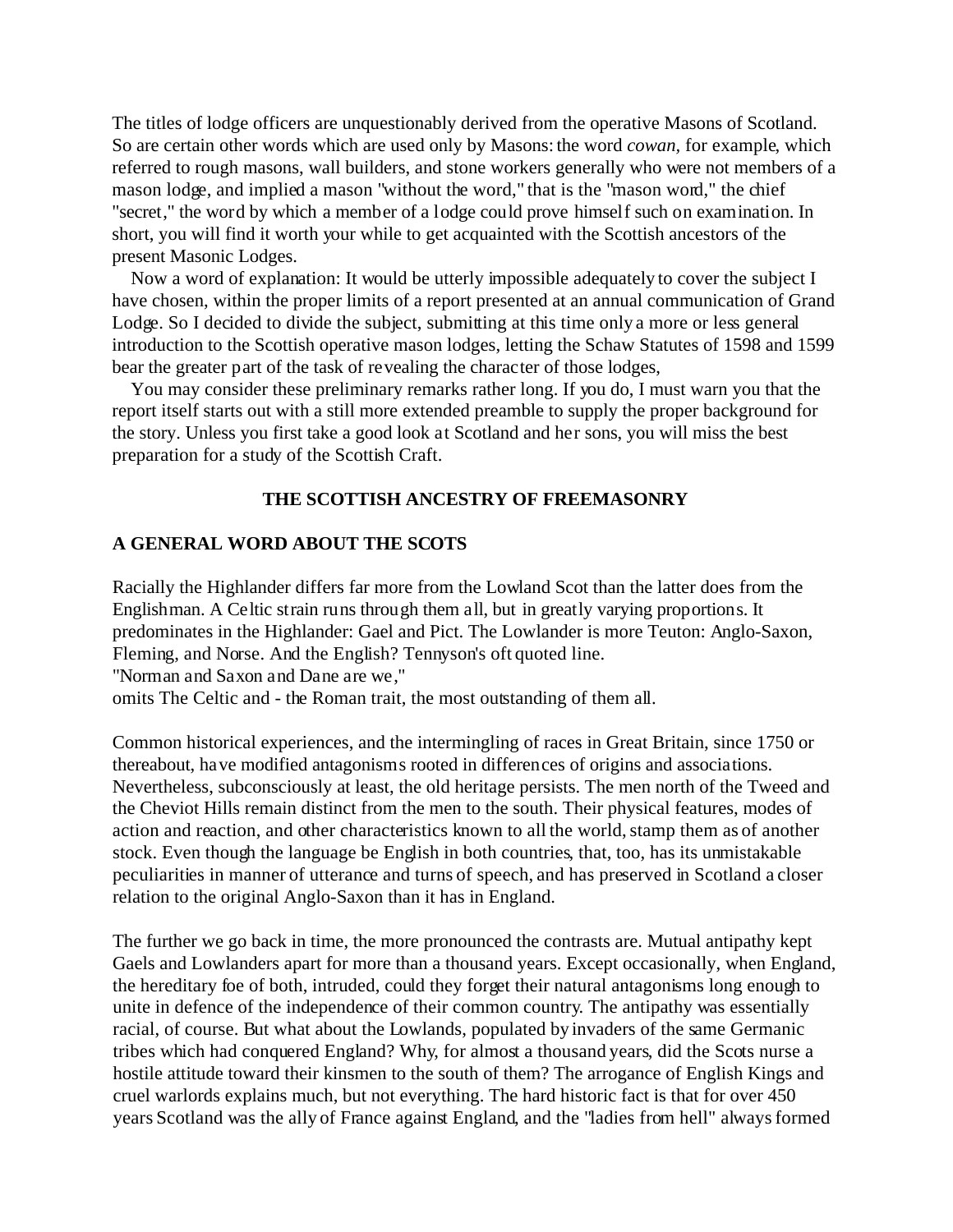a redoubtable contingent of the French armies. (1)

The story of the Scottish mason lodges of which we shall speak-after we have made sure of an adequate national background and have taken note also of fictions spun around them by French Masons in the eighteenth century -cannot be explained without recalling the "auld alliance" and keeping in mind that the Scot is distinct from the Englishman and that he has back of him traditions and a history uniquely his own.

Scotland is supremely romantic. Yet her sons excel in practical affairs, especially away from home. Her scanty natural resources and the poor soil too sterile in some regions to yield any increase, have preordained the great majority of Scots for frugal living and laborious persistence to which they added valor, keen-witted circumspection, and other characteristics for which they are known the world over. Romance offers the one escape from the hardness of reality. If stubborn reality will not succumb to industry, then imagination must take a hand. And imagination the Scot, thanks to his Celtic heritage, has in abundance. Not idle day-dreams which dissolve into vapor before the closing of the day. No. There is a hard-headed-Teutonic, if you will-element in his make-up, always tending toward practical ends. It is the Lowland trait, distinguishing him from the Irish Celt, which turns his fancies into visions of opportunities for productive commercial, industrial, professional, missionary, exploratory, or experimental enterprise, with promise of solid success ahead. And for that promise he will work with his utmost energy and canniness, never wavering, till the goal is attained: "The Scot gangs till he gets it."

Those who look upon romance as the antithesis of practicality, do not know the Scot. Romance and practical adaptation blend perfectly in him. He makes them blend. He can let his fancy run riot and then hitch it to a bold resolve to have it carry him to substantial achievement. Wallace did it, Scott did it, so did Livingstone, Hume, Adam Smith, Watt, Carnegie, Lister, Balfour, Viscount Haldane, Field-Marshal Haig, Gordon Lang, famed and unheralded Empire Builders, engineers, captains of commerce and industry, military strategists, pioneers, and a host of others.

Romance in no wise is to be depreciated. Even in the unharnessed, rampant state in which it persists in the Highland regions, it supplies at least a grateful anodyne, if not always an antidote, for the disadvantages of a dour existence. It is there. It must be reckoned with. It must be kept in mind when approach. ing the earlier Scottish history, before the battle of Culloden Moor or about 1750, whether the purpose be to understand the interminable feuds and uprisings in the past, the political and religious developments, the struggles of the artisans to free themselves from the thraldom of an aristocratic Gildry, or the rise of the mason craft.

As our present object is to acquaint ourselves with operative mason lodges in Scotland, in the days before Freemasonry became established, we shall have need of caution. The hard solid facts of history have a way of becoming covered with blooming heather melting into an overhanging purple mist. Revered national heroes are drawn into the scenes to exalt the mason craft. Its origins are connected with the architectural remains of the early days; legends have been set afloat which doggedly resist every endeavor to dispel the blue haze. And yield up the fragrance and the colorplay of the heather? Never! Fascinating stories of the Druids and their mysteries, (2) of Iona and the Culdees, of David I and Holyrood, the Bruce and Bannockburn, the Abbeys of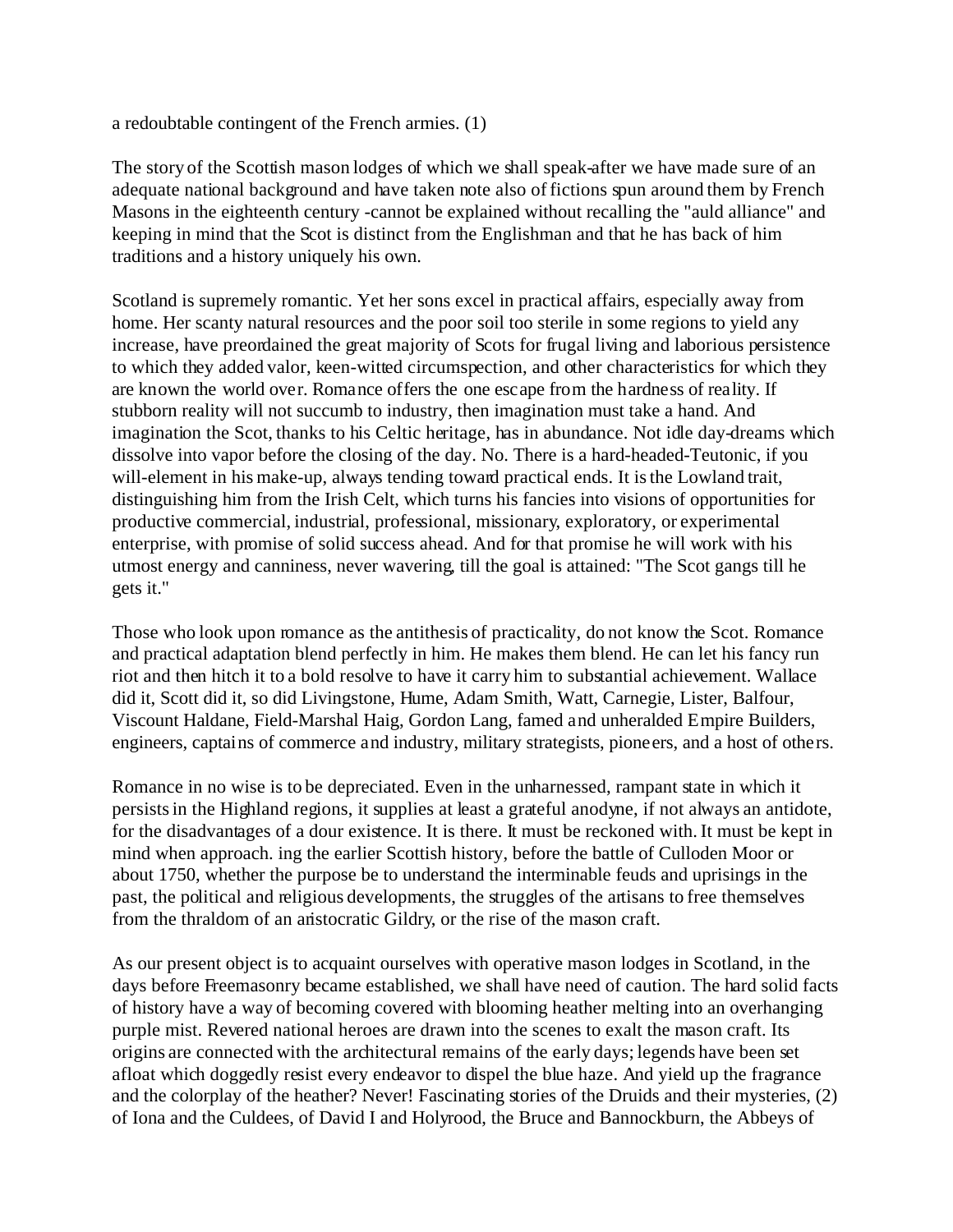Kelso and Melrose and Kilwinning, and many other myth-enshrouded persons and places, beguile the heart. Documentated evidence running counter to tradition is apt to be scorned as treasonable forgery. Minstrels are more popular than historians. Things are made to appear as they should have been, not as they really were. (3)

To the fiction grown on Scottish soil, moreover, were added tales fabricated in France, though it was a Scot from Ayr, named Michael Ramsay,(4) who supplied the cue. What the exuberance of French fablemongers built around that Chevalier's naive cue, brought into action a multitude of "high" Masonic degrees and new Masonic "Rites," for which Ramsay in nowise can be held responsible. The story is quite illuminating, and we may as well examine now that particular fictional portion which has to do with Scotland, as a first move toward clearing the wonderland road of what-should-have-been to get to the rockbottom facts as-they-are.

### **RAMSAY'S VERSION OF FREEMASONRY'S ORIGIN**

Andrew Michael Ramsay was an upright, guileless, saintly Scot, a mystic by nature and a scholar and educator by training and profession. He had become interested in Freemasonry and joined one of the early French Lodges. Through intercourse and correspondence with Dean Swift, Alexander Pope, and other literary celebrities identified with the Craft, as also through the reading of the Anderson Constitutions of 1723, he had arrived at certain conclusions regarding the ideals and ancestors of Freemasonry. These conclusions he embodied in a Discourse and addressed to a group of newly entered apprentices in his Lodge, on the twenty-first day of March, 1737.(5) He exhorted the initiates that a Mason is bound by his profession to cultivate four cardinal qualities:

1. An intelligent zeal for the welfare of all mankind;

2. Uprightness, purity of heart and mind, a firm trust in the God of Love, fidelity to the State, the cultivation of gentility and good will, and all else that is comprised in the word Virtue;

3. Secrecy as regards our symbolic work and sacred words;

4. The liberal arts and useful sciences. [All vices of the mind and heart, he added, must be banished, among them atheism, dissoluteness, infidelity, and excesses of every kind; theology and politics are debarred from the Lodge; women are excluded because "their presence unconsciously might injure the purity of our principles and our morals."]

Certainly no fault can be found with this exposition of the duties of a Freemason.

The "historical" portion of the discourse was not worked out with an equally satisfactory discernment of facts. Nevertheless, it satisfied the Masons of Ramsay's day and generation far more than any other version of the origin of Freemasonry put in circulation before. As a matter of fact it compares most favorably with the versions advanced for a sesqui-centenary and more afterward.

Ramsay spoke in 1737. The first Masonic Grand Lodge in the world, that of England, had been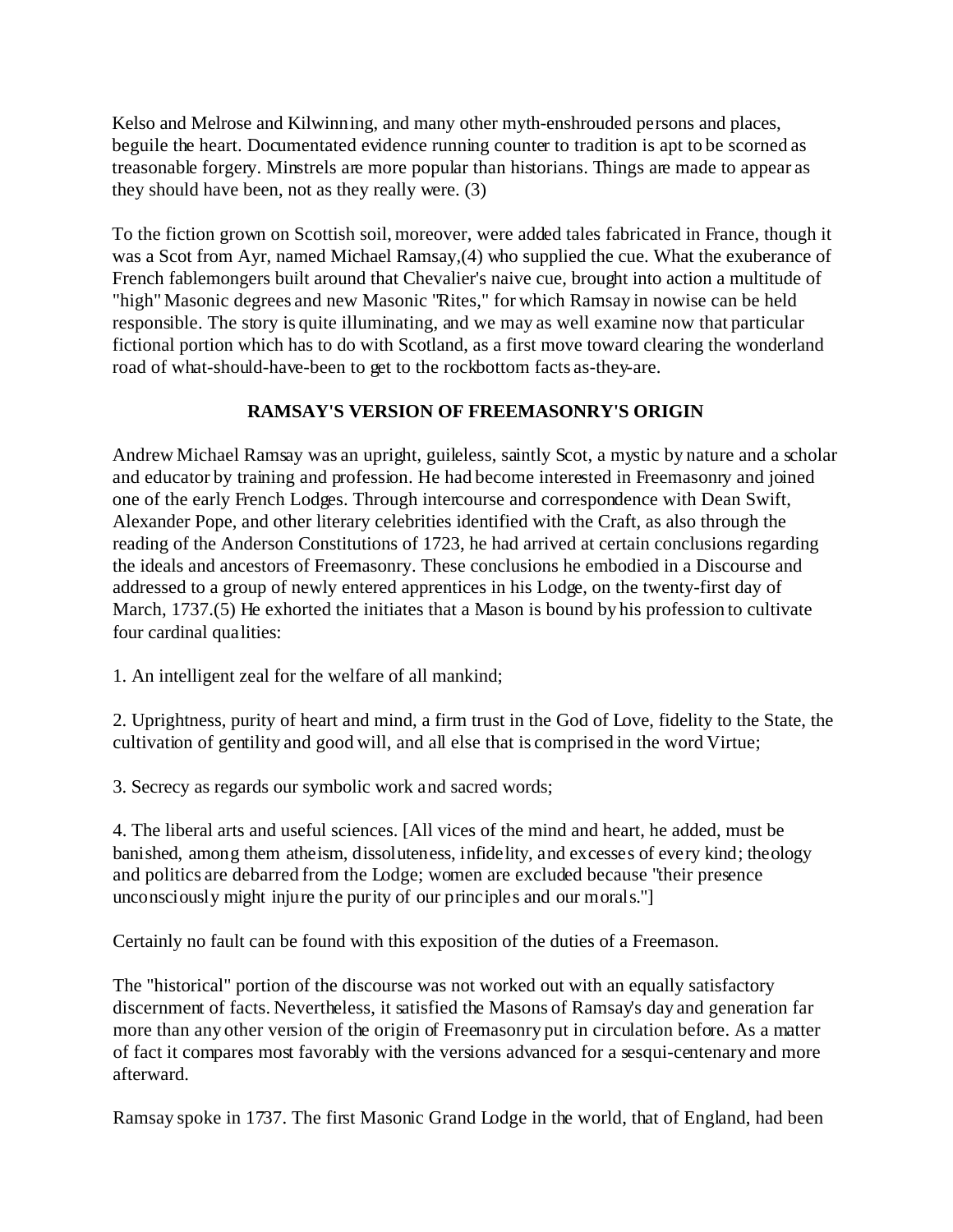constituted only twenty years before. The only official "History" in existence was that published with the "solemn Approbation" of the Grand Lodge of England, in 1723. It had been prepared by the Rev. JAMES ANDERSON, M.A., Master of Lodge XVII, at London, who, too, was a Scot and had included, in the guise of historic facts, some legends concerning the mason craft in Scotland, which no doubt he took to be history. Ramsay accepted these in good faith, though he could not accept all of Anderson's statements as to Masonic origins and made an extensive study of available sources "to get down to real history." His conclusions, as presented to new Entered Apprentices of his Lodge, in 1737, may be summarized as follows:

1. During the time of the Crusades, a number of princes, nobles and citizens formed a union and vowed to establish Christian temples in the Holy Land and "restore the original manner of building." They agreed upon certain ancient signs and symbolical words to distinguish themselves from the unbelievers. Thus a tie was created to unite men of all nations in one Brotherhood. Shortly thereafter, our *Order connected* itself with the Knights of the Holy Saint John of Jerusalem. From that time our Lodges have borne the name of St. John's Lodges everywhere. This union was brought about in imitation of the Israelites who when they built the second Temple, plied the trowel and mortar with one hand, while holding the sword and buckler in the other.

2. After the Crusaders returned from Palestine they erected Lodges in Germany, Italy, Spain, and France. From France the Lodges were introduced into Scotland, because of the intimate alliance between these two countries. "James *Lord Steward of* Scotland was *the* Grand Master of a Lodge at *Kilwinnen* (Kilwinning), in 1128. He received into his Lodge the Earls of Gloucester and of Ulster, as Freemasons; the one an Englishman, the other Irish.

3. As time went on the Lodges were neglected in almost all countries. But *they* were kept alive in all their *fulll* splendor among *the Scots,* and "our kings accorded to them, for several centuries, the protection of their sacred persons."

4. A colony of brethren returned from the Holy Land settled in Great Britain. Prince Henry, son of Henry III of England, declared himself the protector of "our Order" and granted it privileges and liberties, "since when the members of this Brotherhood adopted the title of Freemasons."

The *italicized* sentences are the ones which were seized upon as building material for French *air-castles in Scotland,* which ultimately passed into American hands, as other more substantial castles have done since.

The legend that several Orders of Knighthood among the Crusaders had come under the influence of Freemasonry, appears to have been current in France and elsewhere on the Continent at that time. This, together with the fact that the Masonic Lodges were denominated *St. John's Lodges* probably led Ramsay to connect "our Order" with the Knights of St. John of Jerusalem (Order of the Hospitalers), a body of military monks, originally a non-military community which maintained a hospital and built a church at Jerusalem, and was consecrated chiefly to the care of the sick. His theory is of course quite as untenable as is the oft repeated assertion that the Knights Templar were in some way affiliated with the Masonic Fraternity. Nevertheless, the idea that they were descended from picturesque valiant Knights of the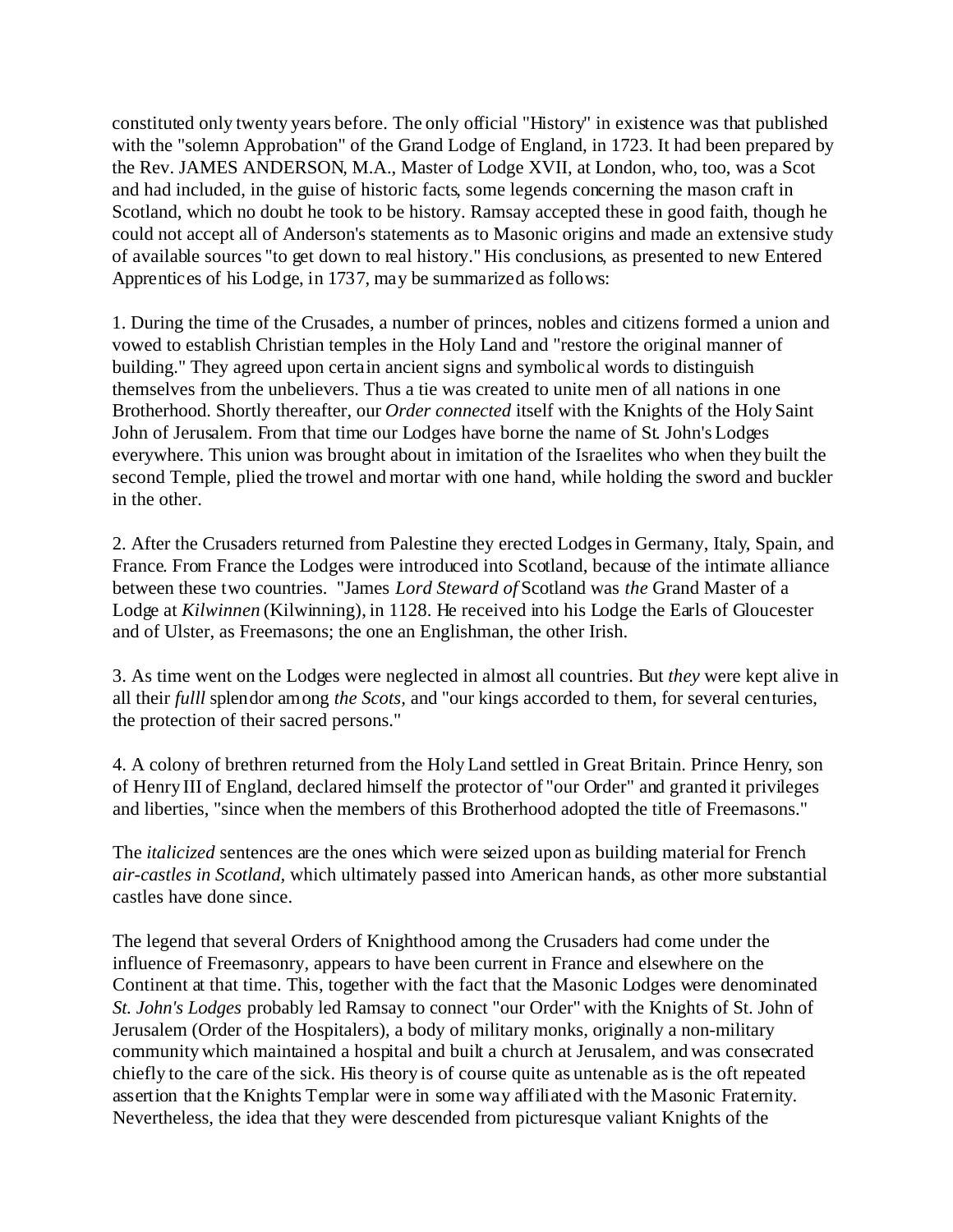Crusades, rather than from simple craftsmen, appealed strongly to the imagination of the French Brethren, and they worked out the suggestion ritually and in a multiplication of new "chivalric degrees" plausibly enough to captivate the Swedes, the Germans, the Swiss, and brethren in many other lands, including the United States.

The Hospitalers were described as passing on the Royal Art to the Templars, a remnant of the latter taking the "secrets" to Scotland (not forgetting Kilwinning) and transmitting them to the Scottish Lodges whence they spread to all parts of the world. *The* "Swedish System" and the "Ancient and Accepted Rite" -- "Scottish," to be sure-cling to the fascinating fancy to this day.

The ritualistic attractiveness and the symbolical value of the story is undeniable. As such it has ample justification. Historically it can *not* be sustained. As far as Scotland is concerned it shatters on the rockbottom fact that there were then *no Masonic Lodges in* existence for Knights, whether Hospitalers or Templars, to find refuge in.

All of Ramsay's statements concerning the origin and development of Freemasonry may be dismissed as unhistorical.

The reference to Kilwinning, in the second paragraph, deserves a special word: An abbey church (Benedictine) was founded at Kilwinning, in 1140, by Hugh de Morville, Constable of Scotland. From the building of that church the Lodge of Kilwinning claims its origin and, in the days before "debunking" had set in, insistently defended such claim. This may account for Ramsay's statement, for he was born at Ayr, fourteen miles south of Kilwinning, a town of which an old Black's "Guide to Scotland" writes that it is "traditionally distinguished as the place where freemasonry was first introduced into Scotland, the Kilwinning Lodge being considered the parent of all the Scotch Lodges."(6)

A host of uncritical Masonic critics have insisted for many years that Ramsay had ulterior motives when he derived the Fraternity from the Hospitalers of St. John of Jerusalem and made Kilwinning the cradle of Freemasonry in Great Britain. They are entirely mistaken and unjust in this. All known facts prove that he merely accepted persistent legends as historic facts, as many others have done, and not always from motives as disinterested and instincts as scholarly as his.

The road is now clear for taking a survey of uncontrovertible facts as regards the operative antecedents of present-day Scottish Freemasonry.

# **THE SCOTTISH MASON CRAFT IN THE 15TH CENTURY**

Architectural building in stone appears to have been beyond the skill of the Scots before the fifteenth century. Timbered and wattled structures were known as having been done "after the manner of the Scots." With the exception of Aberdeen, the Highlands are negligible altogether as far as skilled building in stone by Scotish Masons is concerned, during medieval times. As regards the Lowlands, all the more noteworthy architectural piles there were erected by craftsmen imported from England, Flanders, France, Germany, and Spain.(7) If these builders were organized, their lodges do not form part of the history of Scotland, though they may have supplied models for the earlier craft unions in Scotland. The name lodge as well as the word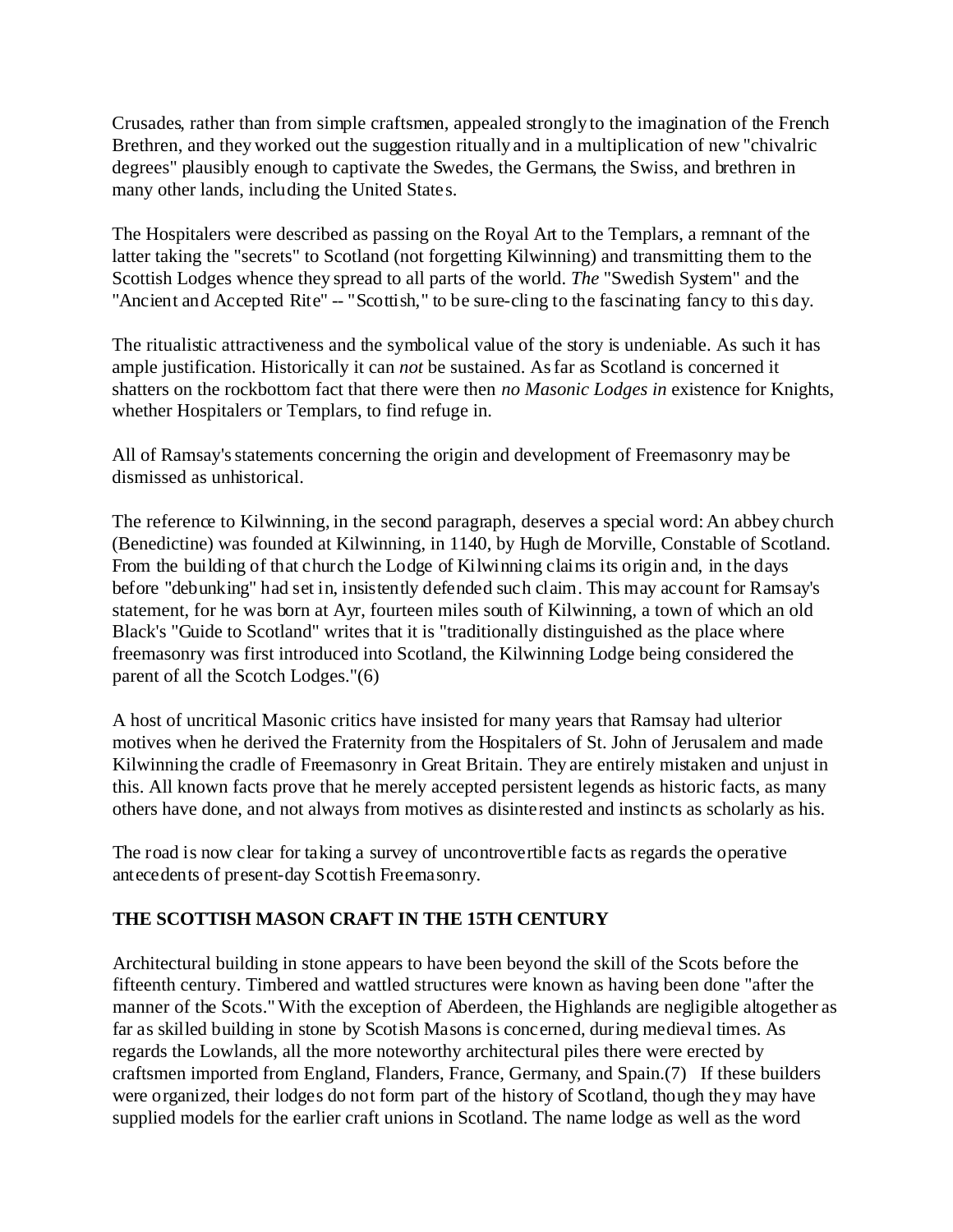mason were derived from France and Flanders. Architecture never was indigenous to the Scottish soil.

The masons are mentioned for the first time in an enactment of Parliament, in 1425, ordering the City Council to fix the wages of those who work for others, such as carpenters and masons (tailors also). Shortly before, Parliament had decreed that in every city each craft should elect to the City Council one representative who was then to be considered the *Deacon or* master-man *(Dekyn* or maister man) of his craft. His duty was to examine and supervise all work done by the workingmen he represented, but not to exercise any corrective (judicial) authority.

The Act of 1426 recited that complaint had been made that carpenters and masons frequently undertake work which they either can not or will not complete, thereby injuring the employer and causing disadvantage to the realm. The public crier of every city was ordered to announce that no craftsman shall take on more work than he can complete according to his skill, under penalty of forfeiting his pay to the King and having the work finished at his expense by another. It is decreed further that if a craftsman wilfully or unjustly neglects to complete any undertaking, another craftsman of the same trade shall not refuse to take over the work at appropriate pay, under penalty of a fine fixed by the King, unless he already is under contract at some other work. We shall see later how the craft itself regulated such matters, after its organization had become firmly established.

The very next year, the law concerning the Deacons of the crafts in the cities was annulled: Thereafter no Deacons were to be elected, and those previously elected were disqualified from exercising their office. They were prohibited also from holding their customary meetings which the Government believed to be used for "conspiracies." The struggle of the crafts for many years was to obtain a greater measure of self-government. The right to convene and the right to elect their own chief officer or deacon were the burning issues. Evidently the annulment caused a general protest, for a new law was enacted by Parliament, in 1428, ordering the City Council to elect from every trade one Warden to serve one year and to associate with him other responsible men by whose advice he is to examine material and work and to fix the price to he paid therefor. This order was made to apply to masons, carpenters, blacksmiths, tailors and others. In the sheriffdoms, outside of the cities, the Barons, each within his own jurisdiction, were to fix prices and penalties as did the Wardens in the cities; the Barons to he responsible to the King as were the Wardens to their respective Alderman and City Council.

All the acts relating to masons, mentioned thus far, were promulgated in the reign of James I, perhaps the ablest and most energetic king of the whole Stuart line. The nobles had ruled supreme in Scotland, before he was crowned at Scone, in the spring of 1424, at the age of thirty. He was determined to break their power. Parliament was his instrument. At the very first session of this body (March, 1425) at Perth, laws were enacted restoring to the Church the lands which had been wrested from her and appropriated by rapacious nobles. This gave rise to trouble. To put an end to it he sent to the scaffold about a hundred of the discontented nobles, among them many of his own kindred. Parliament was assembled no less than fifteen times, at various places, and passed many statutes-upwards of 160-to free the common people from oppression, to restore to them liberties of which they had been despoiled, to promote commerce and industry, and to reform the administration of justice to assure equity "to the rich as to the poor, without fraud or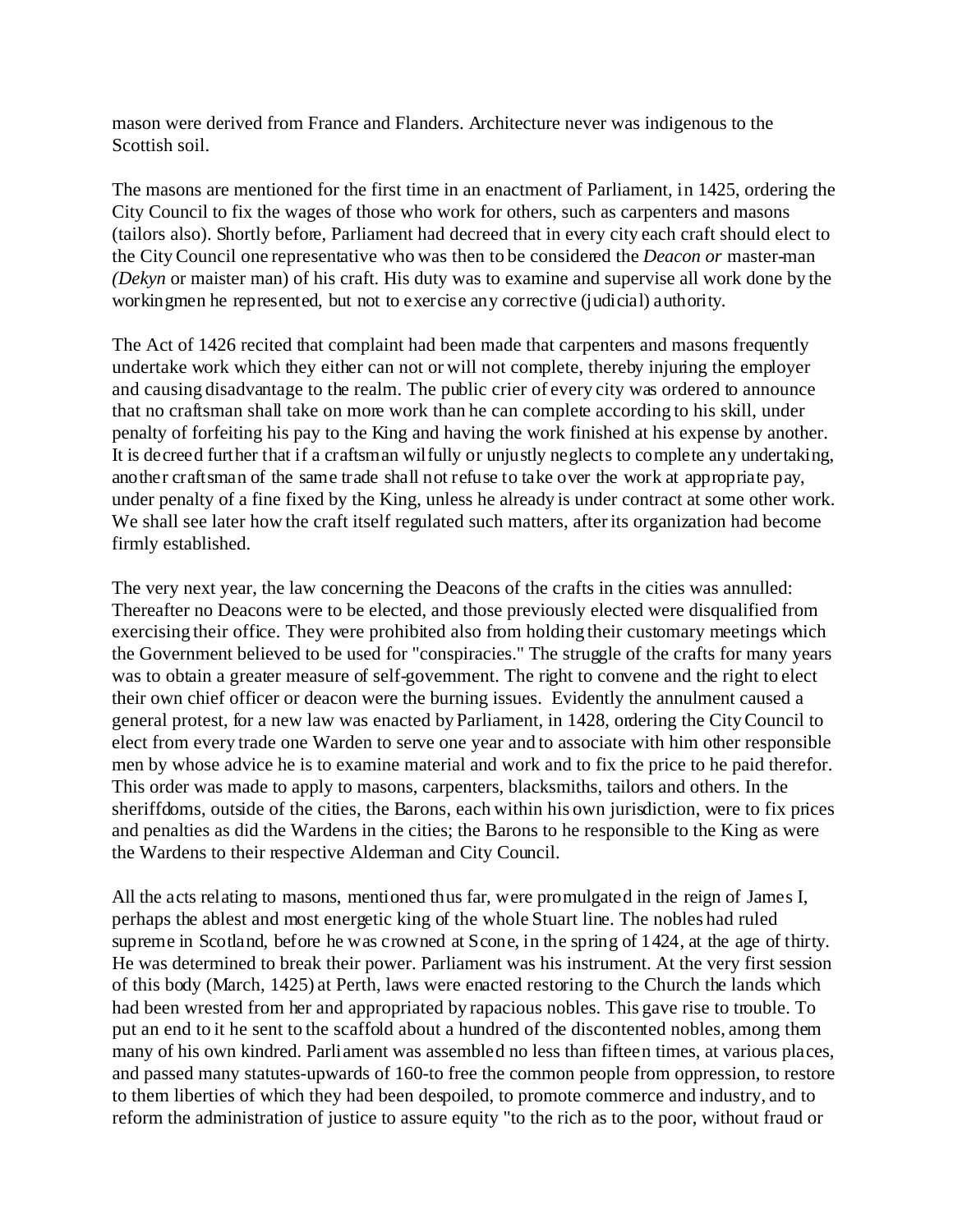favor." The laws relating to the mason craft indicate his desire to extend the principle of representation as well as his determination to protect the interests of the people in general. He was murdered in February, 1437. From this time to the reign of James IV (1488-1513) no new laws were enacted affecting the mason craft.

In 1493, the election of Deacons of the crafts is again pronounced to be fraught with dangers to the public good. Masons, carpenters, and other craftsmen are reported to be congregating and making their own rules for their crafts, starting work and quitting when they feel like it and then keeping other members of their craft from completing it, etc. These oppressors *of* the king's subjects (Kingis liages) are to be punished severely.

Finally, on October 15th, 1475, the carpenters and masons of Edinburgh were incorporated under a charter ("Seal *of* Clause" or "Sigillum ad Causas"), issued to them, on their petition, by the town authorities: the Provost (Mayor), Bailies (Aldermen), Council, Dean of the Gildry (Merchants Gild), and the Deacons of all the Crafts within the burgh of Edinburgh This charter, specifying their rights and privileges, marks the establishment of what appears to have been the first self-governing (within set limits) craft organization in Scotland, which includes the masons.

The combining of two or more trades was quite the general practice. It was not unusual, more especially in the smaller towns, to find all the local crafts united in one general Incorporation.

The charter consists of two documents. One has to do chiefly with statutes and rules, mentioning incidentally that the aisle of St. John in the College Kirk of St. Giles is assigned to the Incorporation "to protect *[beald] and* use [put to polesy] in honor of St. John and for the privilege [sufferage] of divine service."

# **INCORPORATION OF THE MASONS AND WRIGHTS**

The original text of the two parts of the charter is reproduced in Murray Lyon's History of the Lodge of Edinburgh. Here we shall have to content ourselves with a bare summary of the more significant provisions. After the customary invocation, the first document recites (paraphrased)

"Our citizens and neighbors *[comburgessis and nychtbouris],* all the craftsmen of the Masons and the Carpenters *[Wrichtis]* within the burgh, presented to us their petition, desiring of us our license, consent, and assent to certain statutes and rules, made among themselves, for the honor and worship of St. John, in augmentation of divine service, for the rule and government of the two crafts, for the honor and dignity of the town, and for the probity and credit *[treuth and lawte]* of the two crafts, profitable both for the workers and to all builders *[biggaris],"* i.e. the persons who employ carpenters and masons to do building work for them. The Statutes and rules were found to be "good and acceptable (loveable) both to God and man and consonant with reason." Therefore the petition is granted.

Then follows the list of "articles and statutes" approved "insofar as we have power." Somewhat condensed they are the following:

1. Two masons and two wrights are to be chosen, and sworn to inspect all work done by the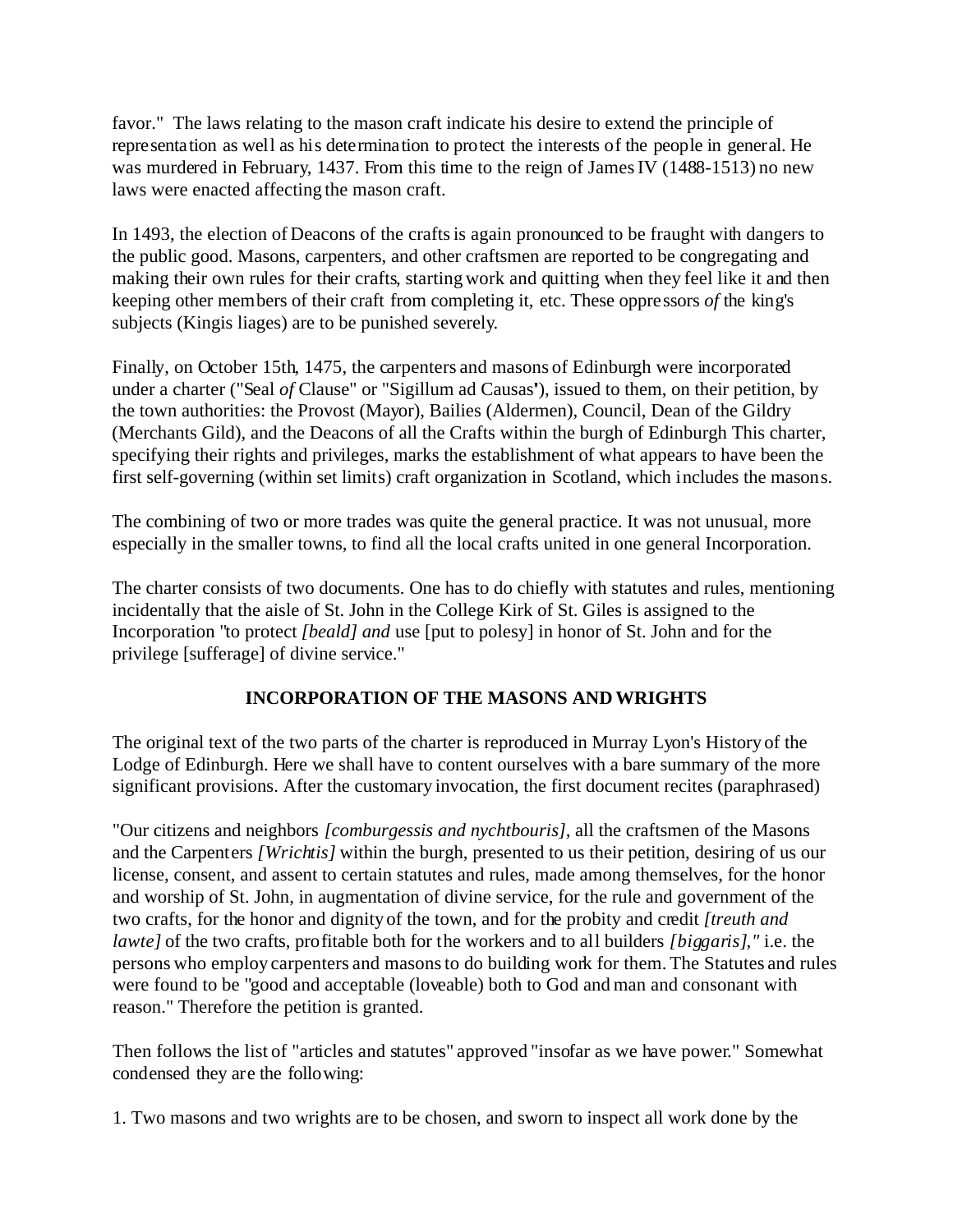craftsmen and make aura that the employers receive honest return for their pay.

2. If an employer is dissatisfied with the work or a particular worker, he is to lodge his complaint with the deacon and the four inspectors, or two of them, and if these cannot make good the damage, the provost and deacons shall make amends.

3. Any new craftsman coming to town to do or undertake work there, shall be examined by the inspectors to make sure that he is competent, and if found qualified he shall pay a silver mark toward the repair of the altar of St. John.

4. No 'prentice shall be accepted for less than seven years service, and he shall pay half a mark at his entry. If he or a servant *[feit man]* quits a master before his time, without leave, anyone accepting such 'prentice or servant shall pay one pound of wax to the altar. The second offence in such a matter is subject to a fine of two pounds of wax. The third offence shall be punished by the provost and bailies as they may see fit. After a 'prentice has served out his seven years, he shall be examined by the four inspectors to determine whether or not he is fit to be enrolled as a fellowcraft; if approved he shall pay half a mark to the altar and obtain the privilege of the craft; if he does not satisfy his examiners he shall serve a master till he is found qualified to be received as a master and to be made a freeman (burgesscitizen) and fellow of craft.

5. If a fellow proves disobedient or creates dissension among the craftsmen of the two crafts and charges are preferred against him, he shall be brought before the deacons and overmen of the crafts who are to settle the matter among themselves; if they fail in this, the guilty one shall be punished by the provost and bailies.

6. The two crafts shall have their places in all public processions, as in the town of Bruges and other suchlike good towns. If one of the craftsmen of either craft dies and leaves no assets to assure him a good funeral, the two crafts shall bury him decently at their expense, as they owe it to a brother of the craft.

7. It shall be lawful for the two crafts and craftsmen of Wrights and Masons, and they shall have power to adopt whatever other acts, statutes, or ordinances they may deem most convenient for the weal and advantage of the good town, with the consent of all the crafts [the general convenery] and our successors, which are to ratify and approve them as these present acts have been, and they are then to be entered in the Common Book of Edinburgh, in order to have the same form, force, and effect as the present writ has."

The reference to the Flemish city of Bruges, in the sixth item, and the mention of public processions, is of particular interest as pointing out one channel by which craft customs drifted into Scotland. We already have mentioned that Flemings worked on Scottish abbeys in medieval times. Gross, in his classic Gild *Merchant,(8) has* shown that, after the thirteenth century, Scottish burghs sought municipal precedents in France and Flanders rather than in England; that, in 1593, the Gild Merchant of the burghs was regulated "according to the lovable form of judgment used in the good towns of France and Flander"; that many Flemings settled in Scotland and formed a powerful element in Scottish burghal life; that these immigrants must have aided in making the Scots familiar with continental institutions; that the presence of such words as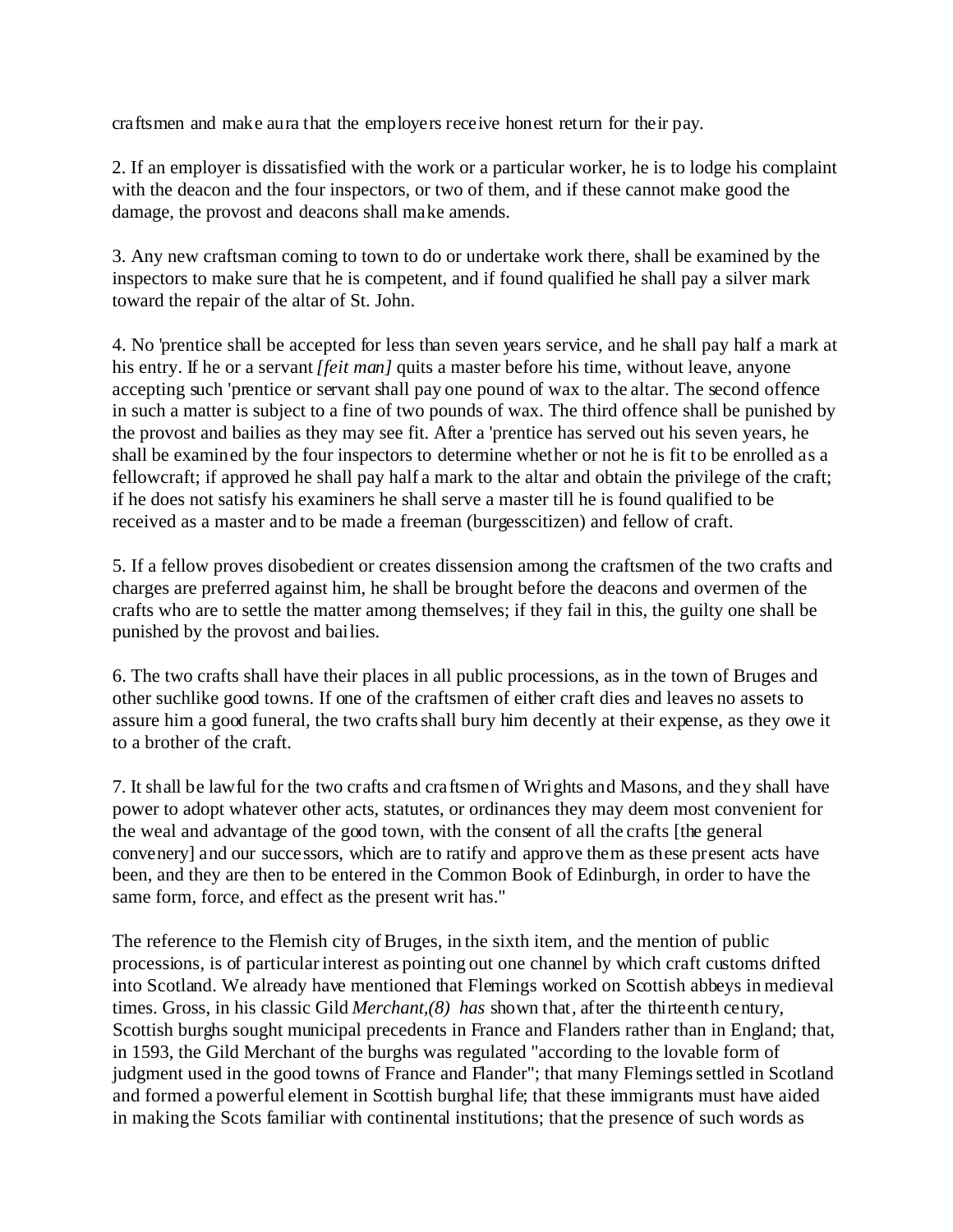maisterstick (masterpiece), sigillum ad causes (charter), Maison *Dieu (temple* of God), etc. testify to considerable continental influence.

As to the public processions, civic and religious, in which the craftsmen took part, each wearing upon his breast the insignia of his particular trade, every craft marching under its own banner, we learn from Murray Lyon (9) how the practice in Edinburgh led to extravagant expenditures by the mason craftsmen. He tells that the court of the Incorporation of Masons and Wrights, in1685, decreed that deacons shall not call for an escort upon horseback, except on solemn occasions, at receptions given to great personages, or at burials of men of distinction. Otherwise their escort shall be limited to former deacons, and present quartermasters, the number on horseback not exceeding six to each deacon. Of Glasgow he reports that the court there decided that "all who ride to burials or other common raids hereafter shall ride upon their own charges, and shall not be allowed out of the common purse."

The condition laid down in the Edinburgh Seal of Cause that the craft must see to it that every "brother" shall have a decent burial, paying all expenses if need be, merely recalls a law enacted in the thirteenth century, which made such duty incumbent upon all incorporated bodies. It was the custom in the sixteenth century, as Murray Lyon has shown, that the Craftsmen wore their aprons at funerals of Brethren, but were forbidden to do so at burials of men not connected with the craft. The "Masonic Funeral" of the present day is a survival of the practice.

The original text of the second (supplementary) charter to which reference has been made, is given in full by Murray Lyon (1900: pp: 251-2). This charter seta aside forever the aisle of St. Giles for the special use of the incorporation, in return for its upkeep of the altar therein of St. John Baptist and St. John Evangelist "in the honour, worschipe, and glore of Almychte God and of the glorius virgine Sanct Mary, and of our patrone Sanct Gele, and for the furthering, helping, Biking, and suppleing of divine serurice daily to be done at the altar of Sanct Jhone the Evangelist foundit in the College Kirk of the said sanct of Sanct Jhone, and the glorius Sanct Jhone the Baptist."

It was quite the general custom for craft bodies to hold their meetings in the Kirks assigned to them. The Edinburgh Brethren, accordingly, no doubt met in their aisle in St. Giles, as a rule, though one record speaks of an extraordinary meeting in Holyrood House, in 1600. From 1613 onward, for 170 years, the masons convened regularly in Mary's Chapel, in Niddry's Wynd, then the most aristocratic section of Edinburgh. In 1618 the Incorporation bought the building and converted it into a Convening Hall. That is why in the course of time it became known as Incorporation of Mary's Chapel. It was in this building that the present Grand Lodge of Scotland was organized, in 1736.

### **THE LUGE**

Whether and how the masons of the Incorporation were organized, in 1475, cannot be determined from available records. They had their separate meetings. That much appears to be established.

In the course of time the body of mason craftsmen became known as *lodge.* The term was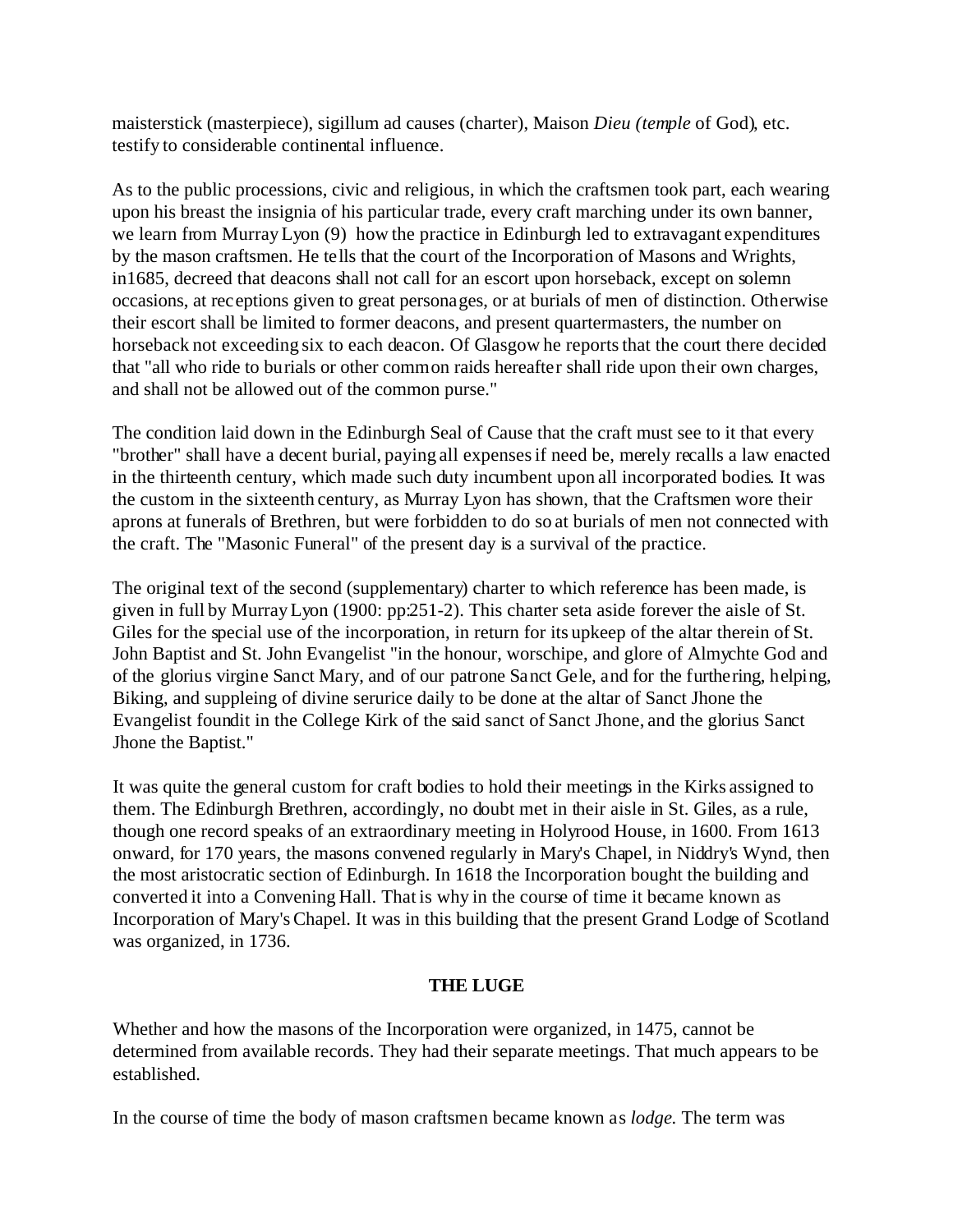applied also to the meeting. They met *in* a lodge (building), they met *as* a lodge (organization), they *formed* a lodge (met). The explanation is quite simple. Originally the term, derived from the French, meant simply *hut*. When an abbey, a church, a castle, or other large architectural structure was to be erected, the masons engaged to do the work were housed in a temporary wooden building, shed or lean-to, which was called lodge. Here they slept, had their meals, spent their recreation periods, and discussed matters of common interest. If the work continued for a considerable space of time, organization and rules of order became a necessity to preserve decorum and harmony. The transition from eating and sleeping in a lodge to doing these things and others as a lodge, explains itself. That the term came to be applied to the workshop, also is readily understood. Toward the end of the fifteenth century the meaning had become fixed as denoting either a meeting of masons (holding a lodge) or a local organization of masons.

Wiseacres and propagandists of a later day have read all sorts of profundities into the term. Some have derived it from India and other far-off lands. Simple explanations do not satisfy mystery-mongers. A study of the rise of the Scottish mason lodges is the best antidote.

The earliest mention, found thus far, of a *lodge* [luge] in Scotland, appears in an Aberdeen record of June 27th, 1483, and speaks of dissensions between *six "masownys of the luge:"* The difficulty was patched up and the decision rendered that if anyone of the six shall be found guilty of quarrelsomeness in the future, he shall pay stipulated fines for the first and second offence, but for the third he is to be *"excludit out of the luge:"* Here the term obviously refers to the but in which the masons were wont to resort for either work and recreation, or both.

The term is used in an Edinburgh city statute of 1491 "anent the government of the Maister Masoun of the College Kirk of St. Giles," which fixes the hours of labor for the master mason (master builder) and his companions and servants. These are to work eleven hours a day (5 to 8 a.m.,  $8:30$  to 11 a.m., 1 to 4 p.m., and  $4:30$  to 7 p.m.), in the summer, and to put in the same hours, in winter, beginning "with day licht" in the morning and continuing till "day licht be gane." The statute specified that, from 4 to 4:30 p.m., the masons are to "gett a recreatioun in the commoun luge." Here the term obviously means the gathering place or recreation room of the craftsmen.

In an "indenture" between the city authorities of Dundee and a master mason for work to be done during his lifetime on the local church or other buildings for the burgh, dated March 23rd, 1537, we find the term used in the newer sense as applying to a body of masons. The contract specifies that the building work is to be carried on in accord with "the ald vss and consuetud of our lady luge of *Dunde," i*.e. the old usage and custom of the Lodge of Our *Lady (St*. Mary) of Dundee.

Thus, in 1537 the word lodge had come to be stabilized as applying to the organization. The explanation no doubt is that the Scottish masons had begun to form lodges at sometime before that year, in some of the burghs.

**\* \* \***

We now have arrived at a time when charters of crafts incorporations, statutes for the regulation of the mason craft, minutes of mason lodges, and collateral documents become so abundant as to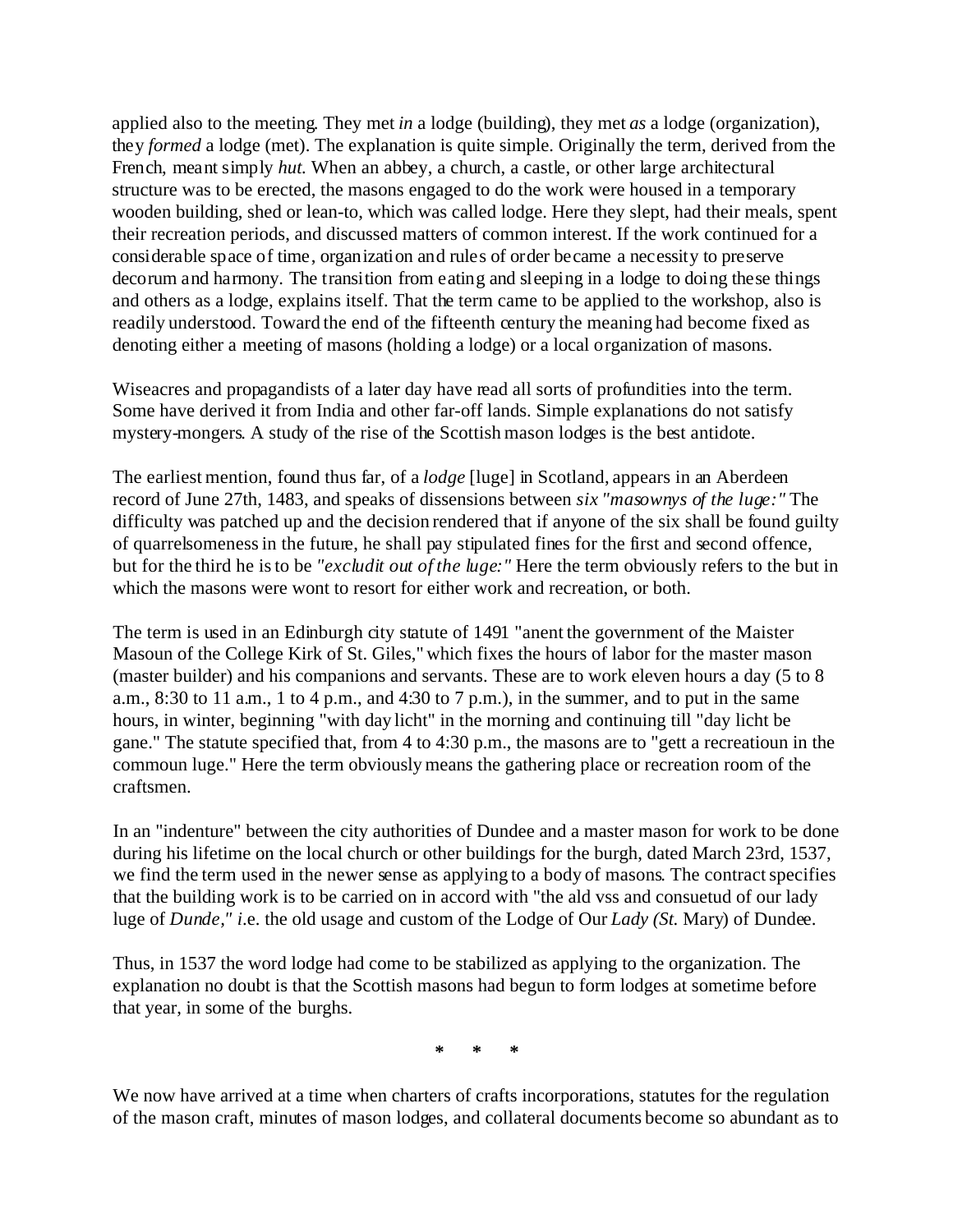almost overwhelm the searcher for uncontrovertible evidence regarding the standing, character, and doings of the operative ancestry of Freemasory. There are, besides, innumerable records of legends persistently presented as history, backed by more or less cleverly devised spurious documents to persuade unwary archaeologists and historiographers, of whom there are many.

One such spurious production is made to appear as a charter accorded to the Lodge of Glasgow (St. John) by Malcolm III, King of Scots, in 1057, a time when not even charters for cities were in existence. Though a rather clumsy imposture it appears in print every now and then as representing a genuine charter.

The oldest documents of undoubted genuineness, relating to mason lodges in Scotland, are the minutes of Aitchison Haven Lodge beginning with a meeting held on the ninth day of January, 1598; the celebrated Schaw Stat. utes of 1598 and 1599; and the minutes of the Lodge of Edinburgh (Mary's Chapel) beginning with the thirty-first day of July, 1599, and continuing to the present day; and the two so-called St. Clair Charters, on of 1601 and the other of 1628 or thereabout.

### **THE AITCHISON'S HAVEN LODGE MINUTES**

The oldest actual, genuine minutes of a Scottish mason lodge discovered thus far, are those of Aitchinson's Haven Lodge, in the present County of Midlothian. The Minute Book in which they are recorded consists of seventyfive written, besides several blank sheets, bound in sheepskin. It is designated as The *Buik* of the Actis and Ordinans of the *Nobile M*aisteris and fellows of Craft of the *Ludg of* Aitchison's heavine: The earliest minute in the *Buik* is of January 9th, 1598, and the latest was recorded in 1764. The regular minutes kept by the Lodge, after it had become part of the Grand Lodge of Scotland which was constituted in 1736, close with December, 1852, when the Lodge became dormant and was later declared defunct.

The *Buik* was found among the residuary effects of a Bro. Joan BAIN who had been a member of the Aitchison's Haven Lodge at the time this became defunct. Bro. R. E. WALLACE-JAMES, P. Prov. Gr. Sec. of Midlothian, on having had the find brought to his notice and recognizing its historical value, described it in a paper read to the Quatuor Coronati *Lodge of* London, in January 1911, in the Transactions of which it was published (A.Q.C., vol. XXIV, pp. 30-42). From this paper the following items of information are gleaned

The minute of January 9th, 1598, records the passing of an entered apprentice to the rank of fellow of craft, the names of the Warden and fellows of craft, the payment of the fee, the presentation of gloves to the masters (fellows of craft empowered to take on apprentices), and the choice of two instructors.

The minute of January 11th, 1598, tells of the entering of an apprentice, his choice of two entered apprentices to be his instructors, and other details.

Other minutes follow, reporting similar routine matters, disciplinary actions, absences (and fines imposed therefor) at summoned meetings, election of officers, etc. Four items refer to craft usages quite common in Scottish Craft bodies of the olden time, which are worth noting as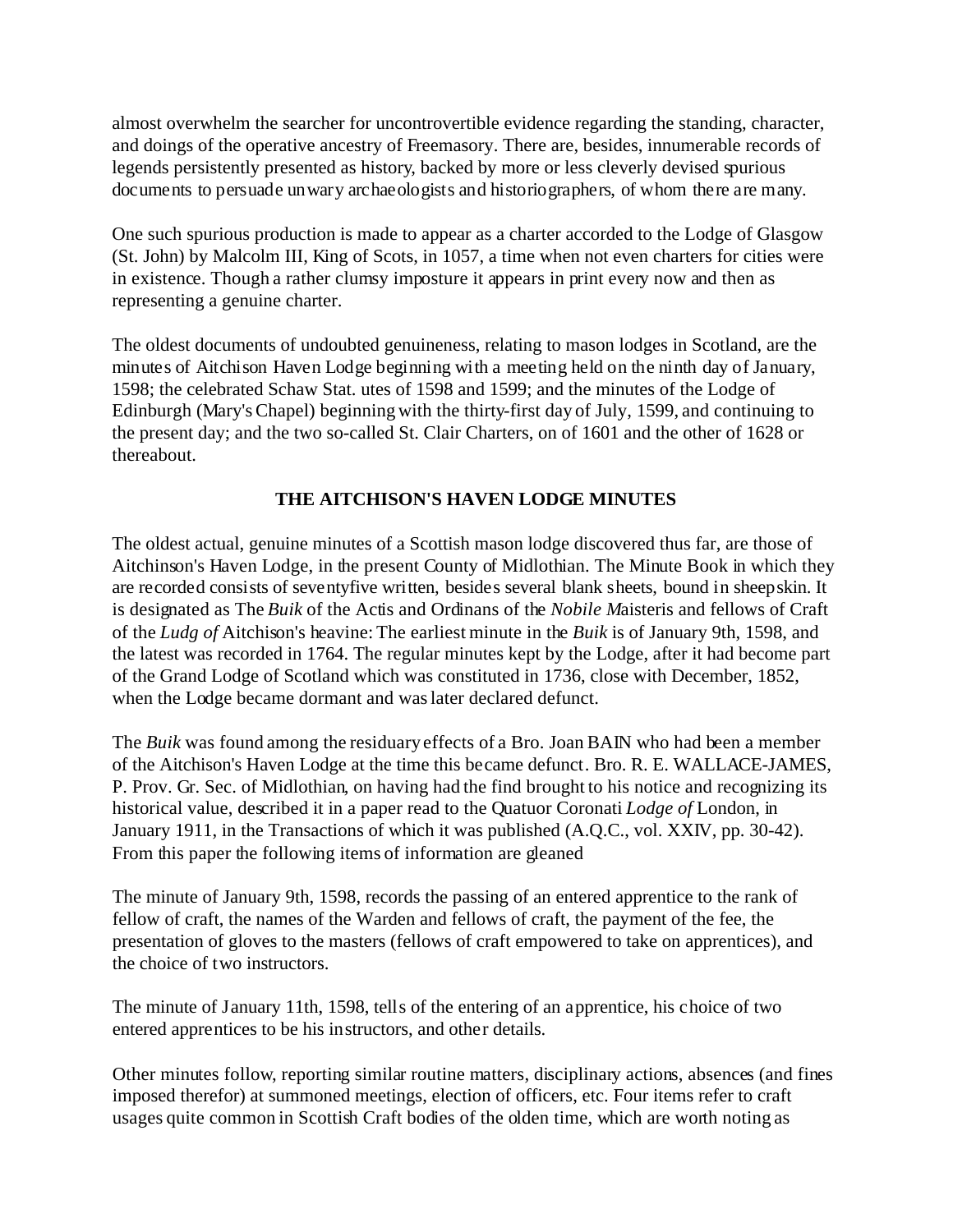throwing light on features of Lodge life not directly connected with purely operative interests. One relates to the purchase of a "Mort-cloth" or pall; another fixes the days on which all craftsmen must attend, whether notified or not; a third mentions copies of "said books," and the fourth speaks of the "Oath" taken by the apprentices.

At the meeting held on October 31st, 1641, a committee was appointed to collect voluntary contributions for the purchase of a mort-cloth. Nine months later, report was made that nineteen named Brethren had contributed amounts ranging from twelve shillings to three pounds, the total aggregating forty-six pounds and four shillings. In 1669, fifteen pounds were voted "be the Companie of Achisons Lodge" to be paid from "the box" for the purchase of a fringe for the mort-cloth and a new bag. Later on a by-law was adopted, which provided that "no outstander [behind in his dues] or revolter from the companie sail have right to the forsaid Mort Cloath or benefit thereof ontill they acknowledge their error and give satisfaction to the Companie . . . and if it be let out to ony fremd [unknown outsider] or stranger the pryce should be to the box thrie merk & ane half."

1. No coffins were used in Scotland in the earlier days. Then, on its way to the grave, the corpse was covered with a pall, or mort-cloth, of black velvet or other material. Later, when coffins became the fashion, they were covered as the corpses had been. The mort-cloth was hired out and brought in considerable revenue to the owners. It was the usage of many gilds and fraternities to keep such palls for deceased members and for hire. In England the pall was usually called "hearse-cloth."

Bro. HEXTALL cites a passage from an old Scottish record, which suggests that each parish had its own mort-cloth and looked upon its hire as a recognized source of income:

"On arriving at the church-yard the gate was found to be locked, and the Sexton or grave-digger, by order of the minister, refused to deliver the key or admit the corpse, unless the mort-cloth belonging to that parish was either taken or paid for on that occasion; as the Kirk-session would not on any consideration submit to be defrauded of its dues by the introduction in that churchyard of a mort-cloth from another parish."

In the earlier days, as a rule, only one stated meeting was held each year, on St. John Evangelist Day, December 27th. Special meetings were called as occasion demanded. Apprentices entered during the year had to be *re-entered* at the St. John's Day meeting. In 1601, the Lodge decreed that any Master or servant who is not present on St. Andrew's Day shall pay a stipulated fine. In 1602, the Monday following upon Whitsunday and St. John Evangelist Day are mentioned as the days on which all must be present, or pay a fine of twenty shillings "without any excuse."

In a minute of the meeting held on St. John Evangelist Day, in 1669, mention is made of a decree enacted in 1646, which provides that any person found in possession of any "copies" and keeps "the said books," shall pay a fine of fourty pounds "scots money" and be excluded from "all Societe within the said compane." Bro. W. J. HUGHAN believed that reference is made here to copies of the "Old Charges" which "were doubtless lent for use at receptions or makings." They probably were the property of the Lodge. The severity of the penalty would seem to indicate this.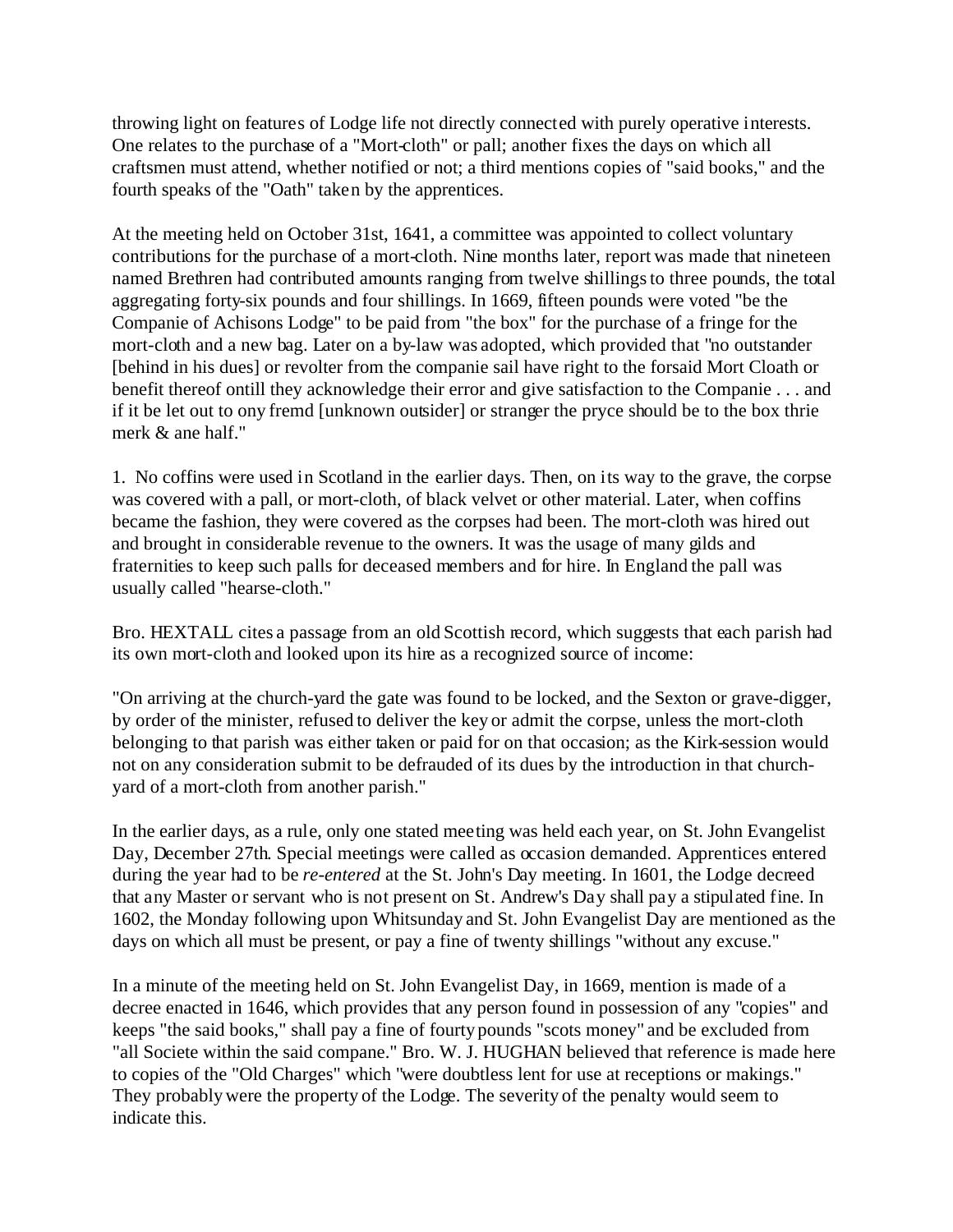On St. John Evangelist Day, in 1670, the Company decreed that all entered apprentices must behave themselves according to their duty as they were taught in "thar Oath that thay maik to God and secundly to their Masters and Superriours" and if they transgress in the least and are found guilty "by the testimonie of two honest men," they shall be liable to pay "10 pund Scots munay." The oath had to do altogether with their general conduct and the duties owing to their masters, though keeping secret "the Mason word" and what goes with it appears also to have been enjoined.

Incidentally, the minutes confirm the usages enumerated in the Schaw Statutes of which - we shall speak later on, and in the minutes of other Scottish lodges of operative masons. Apprentices entered during the year (provisonally, it seems), were *re-entered* at the stated meeting. The entrant had to pay a fee of twenty shillings, usually going for the banquet in connection with his booking, and had to supply gloves to every master present at the time (glove money or "clothing the lodge"). Twenty shillings, Scots money, represented about forty cents of our money, though the purchasing power was much higher. The value of a pair of gloves appears to have been about ten cents of our money. The newly entered apprentice was required to choose for himself two instructors, usually called intenders, a custom which has continued in many Scottish Lodges to the present day. The name of his master and those who vouch for his character are recorded along with his own. The minimum time of apprenticeship is seven years. Non-operatives, such as "preachers of the Gospell" and others who lent the influence of their stations to the craft by becoming members, were entered and passed and shared the privileges of the "ludg."

As the first charter making Aitchison Haven a town, given to the monks of Newbattle, was derived from King James V, in 1526, the Lodge probably came into existence at some time later. On January 9th, 1598, it was in full working order. It was ruled at first by a Warden and a Deacon, a clerk taking care of the secretarial duties. Later on the Deacon became the head, and the Warden was second in command.

The Lodge took part in the establishment of the Grand Lodge of Scotland and the election of the first Grand Master, on November 30th, 1736. The next year it withdrew from the organization because it would not adapt itself to the new order, but preferred to its old usages and rights. It was stricken from the roll in 1737. It rejoined Grand Lodge in 1814 and was recorded as No. 36. As other Lodges dropped out, it became No. 33. In 1852 it stopped working and was recorded as defunct in 1866.

As the Aitchison Haven minutes begin with January 9th, 1598, the Lodge was in existence before the Schaw Statues for the regulation of mason lodges were enacted.

# **THE OLDEST LODGE IN THE WORLD**

Edinburgh Lodge (St. Mary's Chapel), No. 1 is the oldest existing Masonic Lodge in the world today. It has minutes of its transactions and other records from the sixteenth century to the present, with only a few years missing. We have noted that it was in existence before the Edinburgh Incorporation of Wright and Masons was chartered in 1475. When it came into being and what its fortunes were before 1598 has not been ascertained. Its records, together with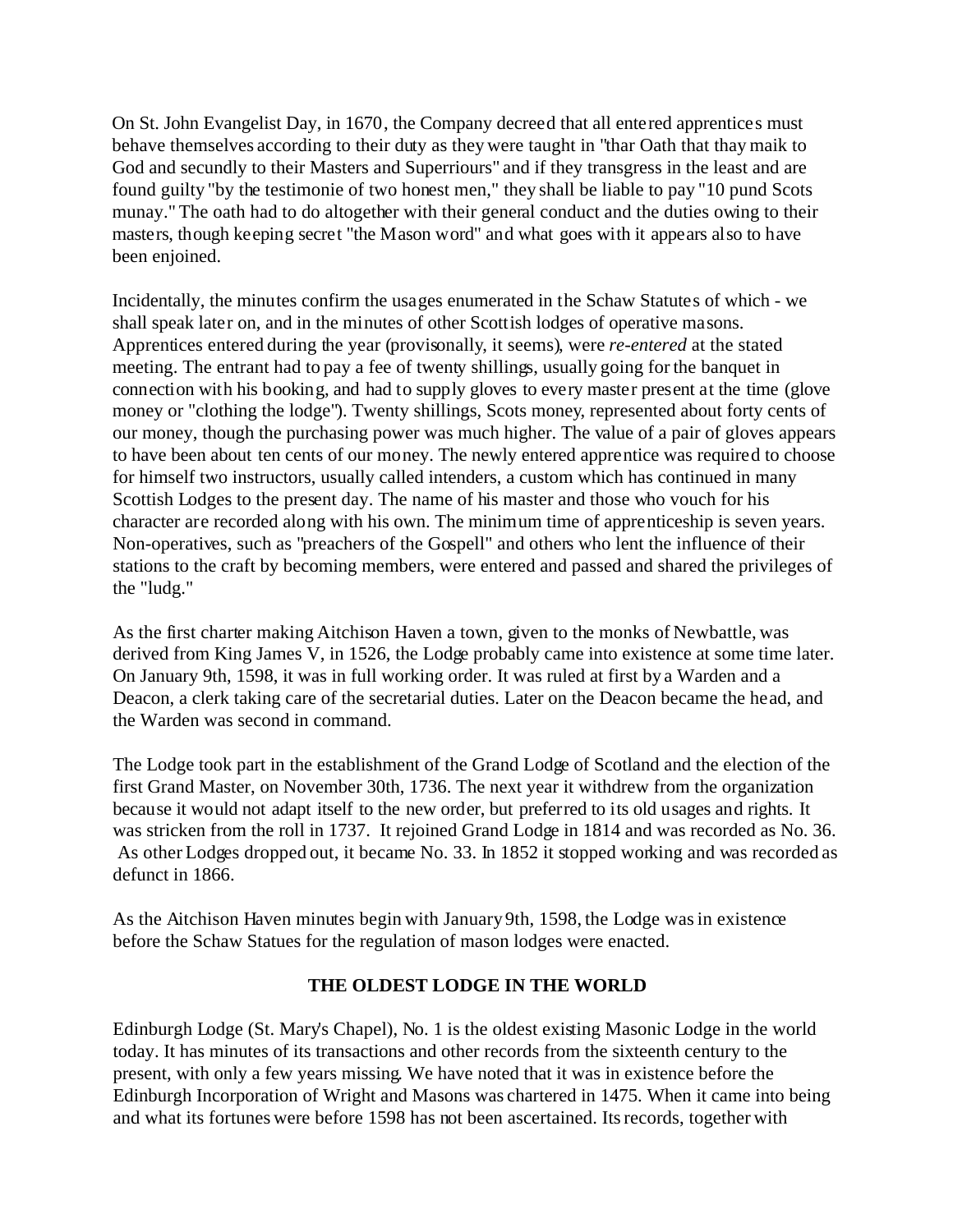preserved documents of craft lodges generally functioning before the first Grand Lodge of Freemasons came into existence, form the best available, reliable body of historical evidence for a clear picture of the development of lodges of operative craftsmen into Lodges of Freemasons.

The minutes take up ten bound volumes, the tenth being in use at the present time. The first is a thin folio volume of seventy-four sheets. Five pages are ccupied by the principal copy of the Schaw Statutes for the governance of the mason craft throughout the Scottish realm and is signed by the Warden General of the craft in Scotland, William Schaw, "Maister of Wark," by appointment from King James VI.

The earliest minute of the Lodge makes record of the transactions of a meeting held on the thirty-first day of July [VLTIMO JULIJ], 1599. Paraphrased in modern English it reads as follows:

"On this day, George Patoun, mason, granted and confessed that he had offended against the deacon and masters by having placed a cowan to work on a chimney head for two days and a half, for which offence he submitted himself to the good will of the deacon and masters for whatever violation of law they may charge him with. Respecting the humble submission and estate of the said George, they remitted him the aforesaid offence, providing always that, if hereafter he or any other brother commit a like offence, the full penalty of the law shall be visited upon them, without respect of persons. This was done in the presence of Paul Maissoun, deacon; Thomas Weir, Warden; Thomas Watt; John Broun; Henrie Tailzefair (Taillefer) ; the said George Patoun; and Adam Walkar. So be it. Adam Gibsone, notary (clerk). Paul Maissoun, deacon," the mark of the warden also is appended.

It will be noted that only five masters were present beside the deacon, warden, and clerk. In 1699, only fifteen masons and forty-six carpenters belonged to the Incorporation which is made up of the masters of both crafts. At the beginning of the seventeenth century the number was smaller yet.

By "cowan" is meant a man who does rough stone work, building stone dikes and walls, but not employing tempered mortar, except by specific authority. Murray Lyon reports the employment of cowans by master masons was allowed by the Lodge of Kilwinning in the beginning of the eighteenth century. The same Lodge described a cowan as "a mason without the word." It was to protect themselves from inroads into their work by such inferior stone builders that the masons strictly excluded them from their lodges. Cowans were just as honorable as any other craftsmen. They could become members of Incorporations if they were masters in their trade, and were booked as such and thereby became freemen like other gildsmen. One John McCoull, cowane, on May 27th, 1636, was admitted to life membership "to work as a cowan any work with stone, but not with lime and sand." "Maister Cowands" simply were restricted to certain tasks. Sometimes they were authorized to use mortar, as is evident from a minute of the Court of the Glasgow, Incorporation of Masons, in 1623, where an admitted master cowan is allowed "To work stone and mortar, and to build mortar walls, but not more than an ell in height, and without power to work or lay hewn work, nor to build with sand and lime." Stone cutting, the laying of cut stone, and the use of lime and sand for mortar, was the distinctive privilege of the masons. In short, cowans could not be admitted to mason lodges which limited their operative membership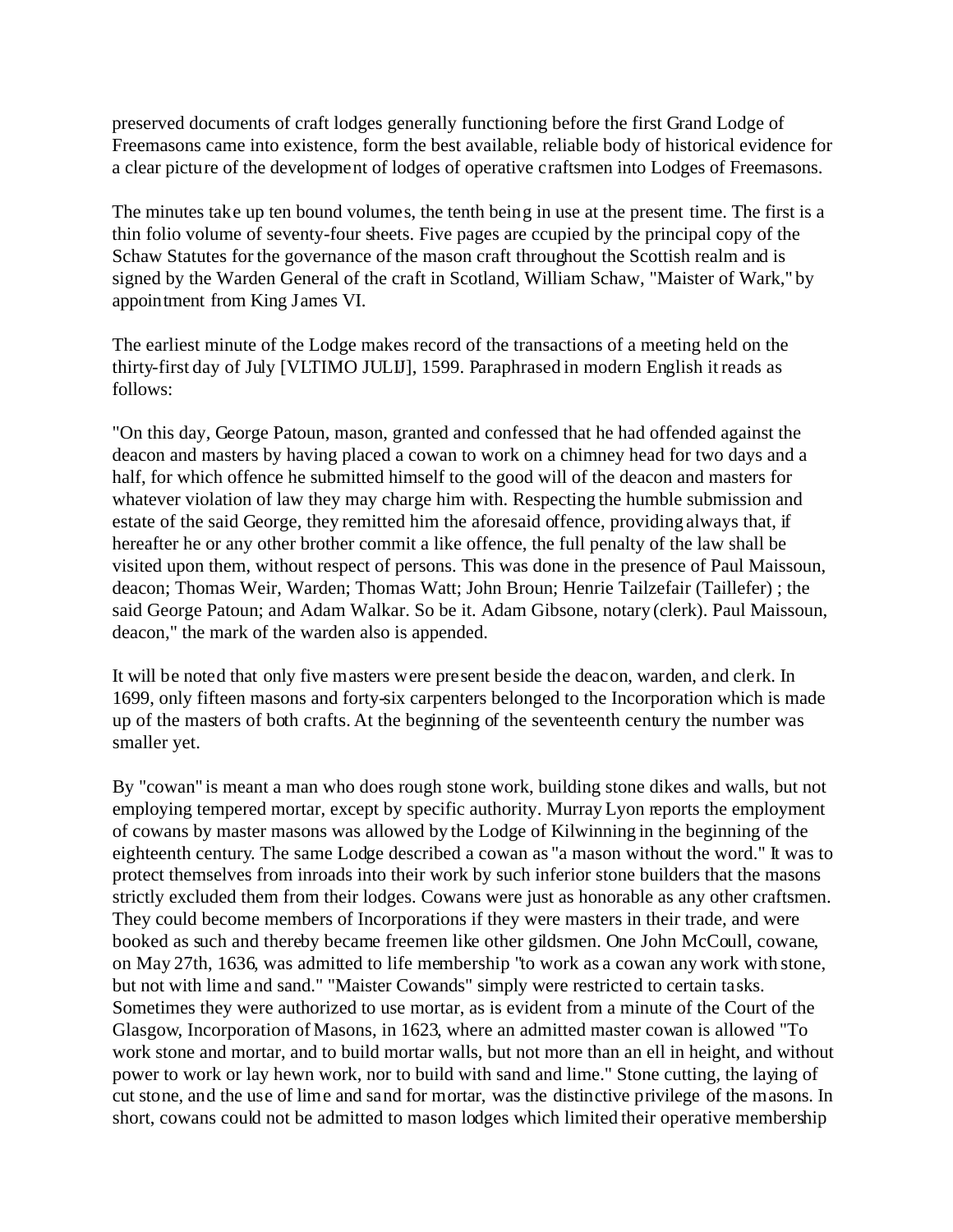to skilled stone cutters and building artisans.

We have specified "operative membership," for non-operatives were admitted from early times onward. A minute of the Lodge of Edinburgh, under date of June 8th, 1600, records the presence as one of the "maisteris" of JHONE BOISWELL OF ACHINFLEK, i.e., John Boswell, Laird of Auchinleck who along with each of the operative members present at the time, attested the minutes by his signature and mark. This is the earliest authentic record of the presence of a nonoperative member in a mason lodge, forty-six years before Elias Ashmole was admitted into the Lodge at Warrington, Lancashire, in England.

Whatever the motive of non-operatives to gain admission of the lodges which accepted them as members, the fact is that their number increased apace in the seventeenth century, so much so that gradually they not infrequently became the preponderant element. With but few exceptions they were persons of quality, many of them of historical importance. Selecting only a few of the non-operatives identified with the Lodge of Edinburgh, we have Lord Alexander, Viscount of Canada, admitted a fellow of craft, in company with Sir Anthony, his brother, and Sir Alexander Strachan, Baronet, on July 3d, 1634; General Alexander Hamilton ("Dear Sandy") ; Sir Patrick Hume, Earl of Marchmount, the Rt. Hon. William Murray, Justice-Depute of Scotland; Sir John Harper; John Mylne and six other members of the same family of famous sculptors and architects.

One historically notable example of the admission of a famous nonoperative at Newcastle, on English soil, is recorded in the minutes of the Lodge of Edinburgh, on May 20th, 1641:

"At Newcastell the 20 day off may 1641. The qwhilk (which) day ane serten nomber off Mester and othere bing lafule conwined, doeth admit Mr. thie Right Honerabell Mr. Robert Moray Generall quarter Mr. to the Armie off Scotlan and the sam bing aproven be the hell (all the) Mester off the Mesone off the Log off Edenbroth quherts they heawe set to ther handes or markes. A. Hamilton, R. Moray, Johne Mylln, James Hamilton."

This happened in the time of civil war. Newcastle was occupied by the Scottish army. Members of the Lodge of Edinburgh were in the army. They formed a Lodge and admitted Robert Moray (Murray), then Quartermaster-General of the Army of Scotland. This is the Sir Robert Murray to whom Evelyn refers as "that excellent person and philosopher," one of the founders of the famous Royal Society of England.

Limitation of apace compels us to leave the lodge of Edinburgh at this point, reserving further references to it and other Scottish Lodges of the sixteenth and seventeenth century for a later report in which more attention will be devoted to the workings, usages, traditions, "bancats" as the masons' banquets are recorded, and other interesting items revealing how the Scottish ancestors of present day Masonic Lodges conducted their affairs. To that later report moat be deferred also the consideration of the so-called "St. Clair Charters." Here we shall add only the two Schaw Statutes which are of supreme importance for information concerning the mason craft at the close of the sixteenth century.

# **WILLIAM SCHAW, WARDEN-GENERAL OF THE MASON CRAFT**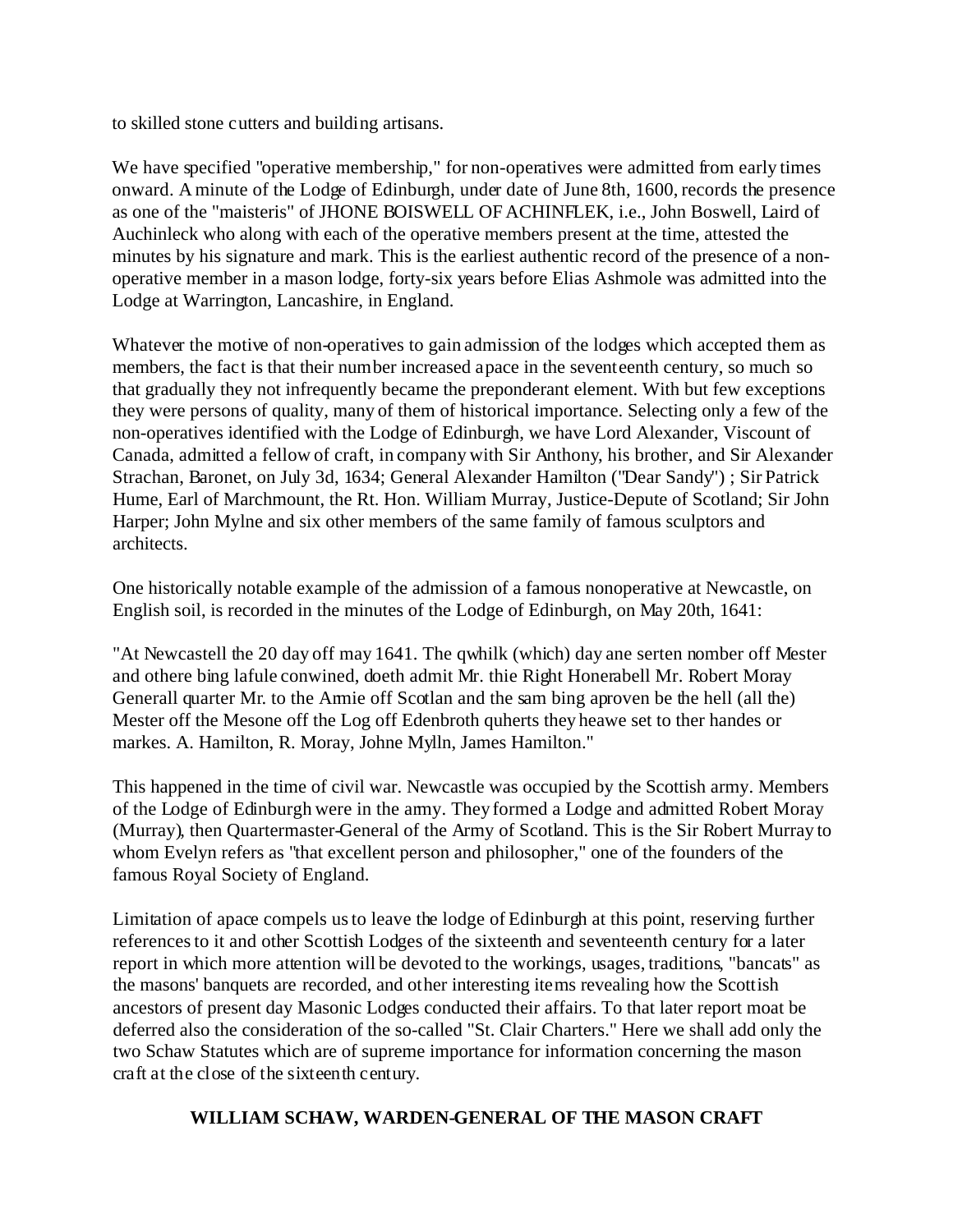William Schaw, born in 1550, was a favorite of King James VI and held in high esteem by his Queen. With a Lord of the Court of Session appointed to further a projected alliance with Princess Anne of Denmark, he was present at her espousal to the King, on November 23d, 1589, at "Upslow," in Norway, and returned immediately thereafter to prepare Holyrood Palace for the recep. tion of the royal couple. He rebuilt the jointure house of the Queen, restored Dumferline Abbey, repaired Stirling Castle, and did other architectural and decorative work. The King appointed him Master of Work, succeeding in this office Sir Robert Drummond of Carnock, and placed all the royal buildings under his superintendence, holding that once to the time of his death in 1602. He also was made Warden-General of the mason craft in Scotland. As Master of Work he was empowered to employ masons on the royal buildings; as Warden-General he laid down the laws for the masons of Scotland and supervised their enforcement. He is the first tangible, historical figure in the organization of Scottish operative mason lodges.

### **FIRST SCHAW STATUTES FOR THE MASON LODGES IN SCOTLAND**

Edinburgh, December 28th, 1588. *[Edinburgh the xxiij* day *of December. The zeir of God 1'" Y four scoir awchtene zeiris.] \_*

The Statutes and Ordinances to be observed by all the Master Masons within this realm. Set down by William Schaw, Master of Work to His Majesty and Warden General of the said Craft, with consent of the Masters specified hereafter.

*[The statutis and ordinanceis to be obseruit be all* the maister mdissounis *within this redline, Sett down be* Williame Schaw, *Moister of* 1Gark to *his maiestie find generall Wardene of the said Craft, with the consent of the maisteris efter specifeit.]*

(1) First, they shall observe and keep all the good ordinances established before, concerning the privileges of their craft, by their predecessors of good memory; and especially

They shall be true to one another and live charitably together as becometh sworn brethren and companions of the Craft.

(2) They shall be obedient to their wardens, deacons, and masters in all things concerning their craft.

(3) They shall be honest, faithful, and diligent in their calling, and deal uprightly with their masters, or the employers, on the work which they shall take in hand, whether it be piece-work with meals and pay [task, melt, & fie], or for wages by the week.

(4) None shall undertake any work great or small, which he is not capable to perform adequately, under penalty of forty pounds lawful money or else the fourth part of the worth and value of the work, besides making satisfactory amends to the employers, according as the Warden General may direct or, in the absence of the latter, as may be ordered by the wardens, deacons, and masters of the sheriffdom in which the work is undertaken and carried on.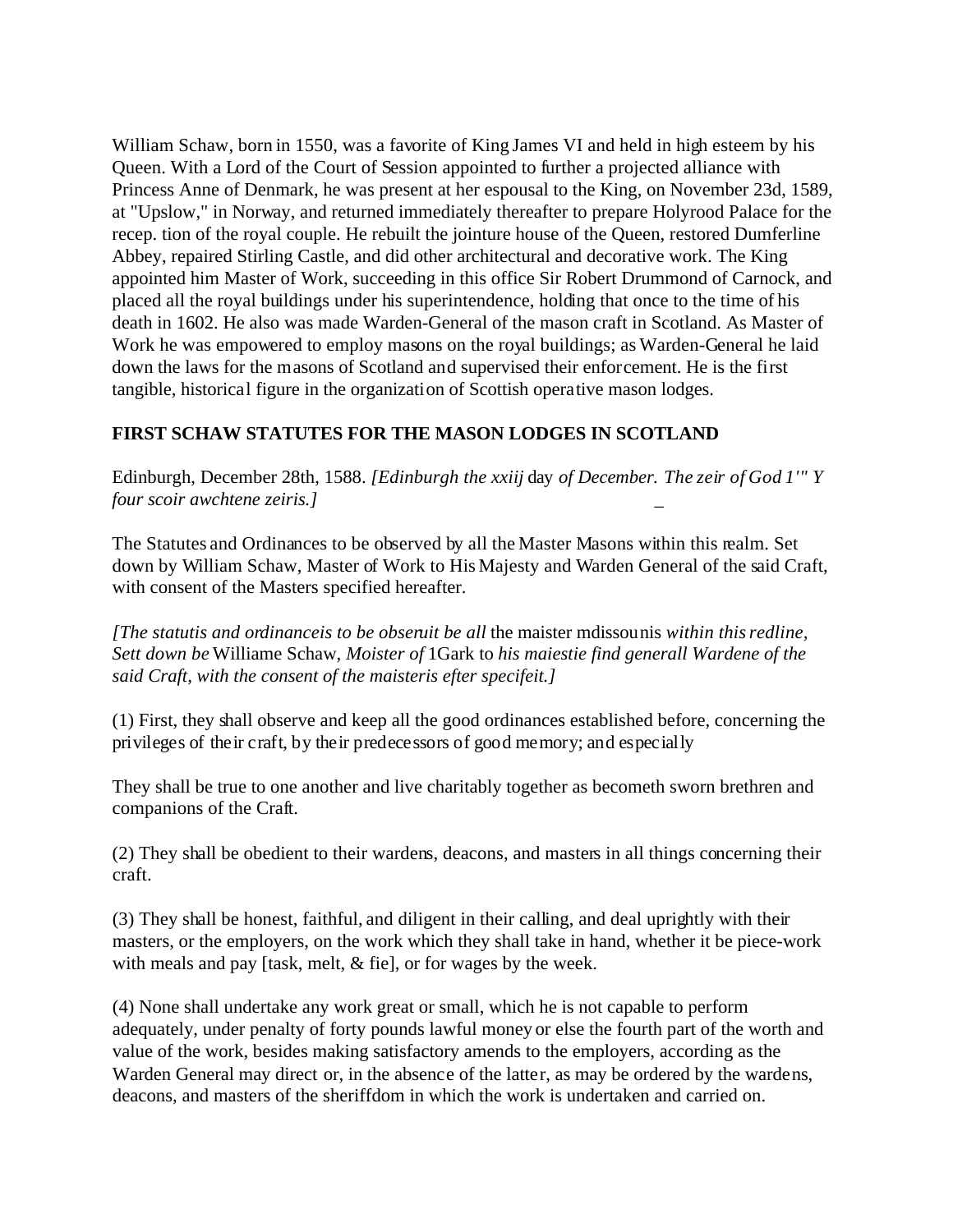(5) No master shall take away another master's work after the latter has entered into an agreement with the employer by contract or otherwise, under penalty of forty pounds.

(6) No master shall take over any work at which other masters have been engaged previously, until the latter shall have been paid in full for the work they did, under penalty of forty pounds.

(7) A warden shall be elected annually to have charge of every lodge in the district for which he is chosen by the votes of the masters of the lodges of such district and the consent of the Warden General if he happens to be present; otherwise the Warden General shall be notified of the election that he may send to the warden-elect necessary directions.

(8) No master shall take more than three 'prentices in his lifetime, without the special consent of all the wardens, deacons, and masters of the sheriffdom in which the to-be-received 'prentice resides.

(9) No master shall take on any 'prentice except by binding him to serve him as such for at least seven years, and it shall not be lawful to make such 'prentice a brother or fellow of the craft until he shall have served other seven years after the completion of his 'prenticeship, without a special license granted by the wardens, deacons, and masters, assembled for that purpose, after sufficient trial shall have been made by them of the worthiness, qualifications and skill of the person desiring to be made a fellowcraft. A fine of forty pounds shall be collected as a pecuniary penalty from the person who is made a fellow of the craft in violation of this order, besides the penalties to be levied against his person by order of the lodge of the place where he resides.

(10) It shall not be lawful for any master to sell his 'prentice to another master, nor to curtail the years of his 'prenticeship by selling these off to the 'prentice himself, under the penalty of forty pounds.

[Item, it sall *be no* lesum to an maister to sell *his prenteiss to* ony *ether m*aister not zit to dispense wt *the* zeiris *of his prenteischip be selling yrof to the prenteisses self,* vnder *th* pane of *f*ourtie pounds.]

(11) No master shall take on a 'Prentice without notice to the warden of the lodge where he resides, so that the 'Prentice and the day of his reception may be duly booked.

(12) No 'Prentice shall be entered except according to the aforesaid regulations in order that the day of entry may be duly booked.

(13) No master or fellow of craft shall be received or admitted without there being present six masters and two entered 'prentices, the warden of the lodge being one of the six, when the day of receiving the new fellow of craft or master shall be duly booked and his mark inserted in the same book, with the names of the six admitters and entered 'prentices, as also the names of the intenders [intendaris-instructors] which shall be chosen for every person so entered in the book of the lodge. Providing always that no man be admitted without an essay and sufficient trial of his skill and worthiness in his vocation and craft.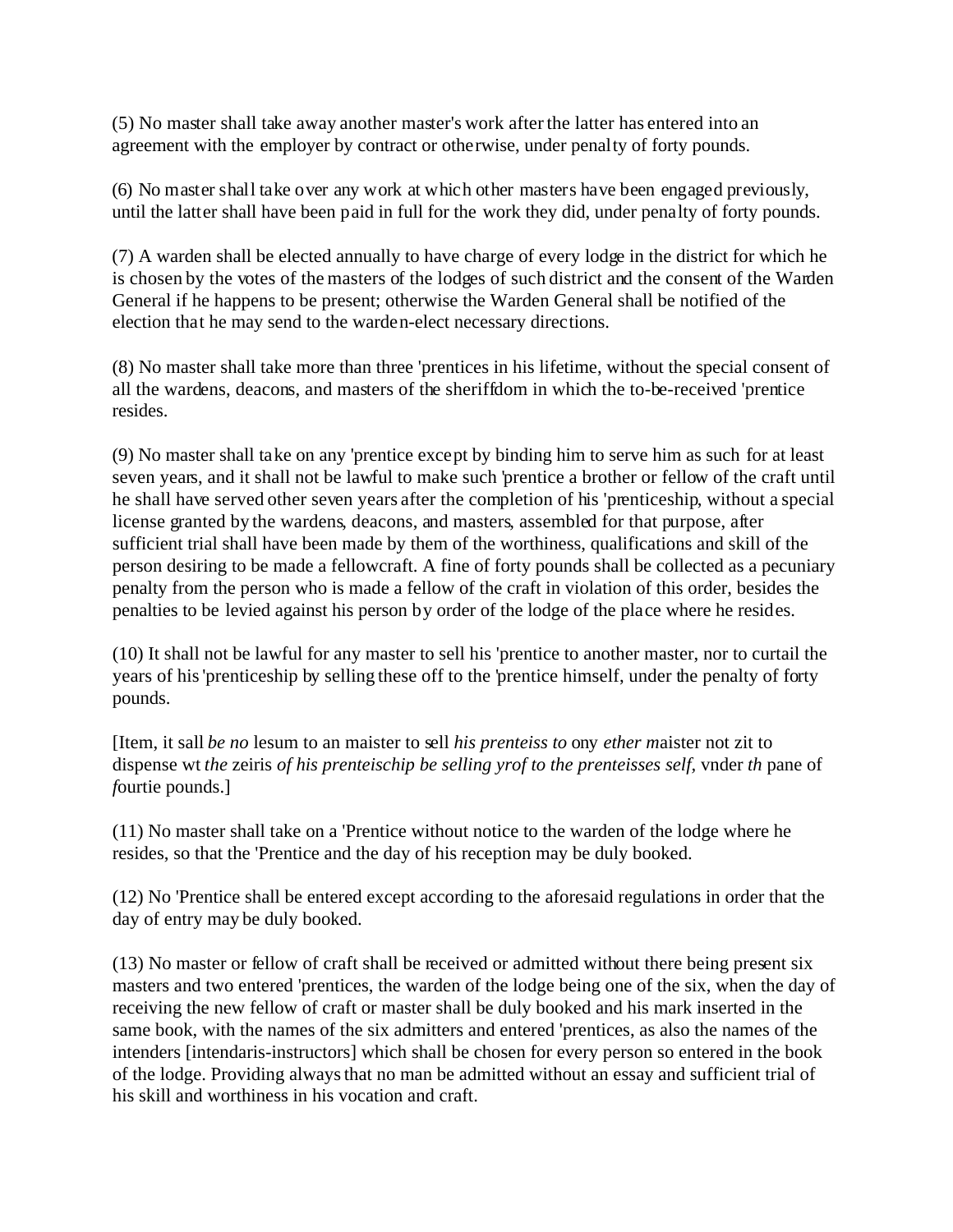(14) No master shall engage in any mason work under the charge or command of any other craftsman who has undertaken the doing of any mason work.

(15) No master or fellow of craft shall accept any cowan to work in his society or company, nor send any of his servants (10) to work with cowans, under the penalty of twenty pounds as often as any person offends in this matter.

(16) It shall not be lawful for any entered 'Prentice to undertake any greater task or work for an employer, which amounts to as much as ten pounds, under the penalty just mentioned, to wit twenty pounds, and that task being done he shall not undertake any other work without license of the masters or warden where he dwells.

(17) If any question, strife, or variance shall arise among any of the masters, servants, or entered 'prentices, the parties involved in such questions or debate shall make known the causes of their quarrel to the particular warden and deacon of their lodge, within the space of twenty-four hours, under penalty of ten pounds, to the end that they may be reconciled and agreed and their variances removed by their said warden, deacon, and masters; and if any of the said parties shall remain wilful or obstinate, they shall be deprived f the privilege of their lodge and not permitted to work thereat unto the time that they shall submit themselves to reason according to the view of the said wardens, deacons, and masters.

(18) All masters, undertakers of works, shall be very careful to see that the scaffolds and gangways are set and placed securely in order that by reason of their negligence and sloth no injury or damage [hurt or *skaith]* may come to any persons employed in the said work, under penalty of their being excluded thereafter from working as masters having charge of any work, and shall ever be subject all the rest of their days to work under or with an other principal master in charge of the work.

(19) No master shall receive or house [resset] a 'Prentice or servant of any other master, who shall have run away from his master's service, nor entertain him in his company after he has received knowledge thereof, under penalty of forty pounds.

(20) All persons of the mason craft shall convene at the time and place lawfully made known to them *[being lawchfullie warnit],* under penalty of ten pounds.

(21) All the masters who shall happen to be sent to any assembly or meeting, shall be sworn by their great oath that they will neither hide nor conceal any faults or wrongs done to the employers on the work they have in hand, so far as they know, and that under penalty of ten pounds to be collected from the concealers of the said faults.

(22) It is ordained that all the aforesaid penalties shall be lifted and taken up from the offenders and breakers of their ordinances by the wardens, deacons, and masters of the lodges where the offenders dwell, the moneys to be expended *ad pios usus* (for charitable purposes) according to good conscience and by the advice of such wardens, deacons, and masters.

For the fulfilling and observing of these ordinances, as set down above, the master convened on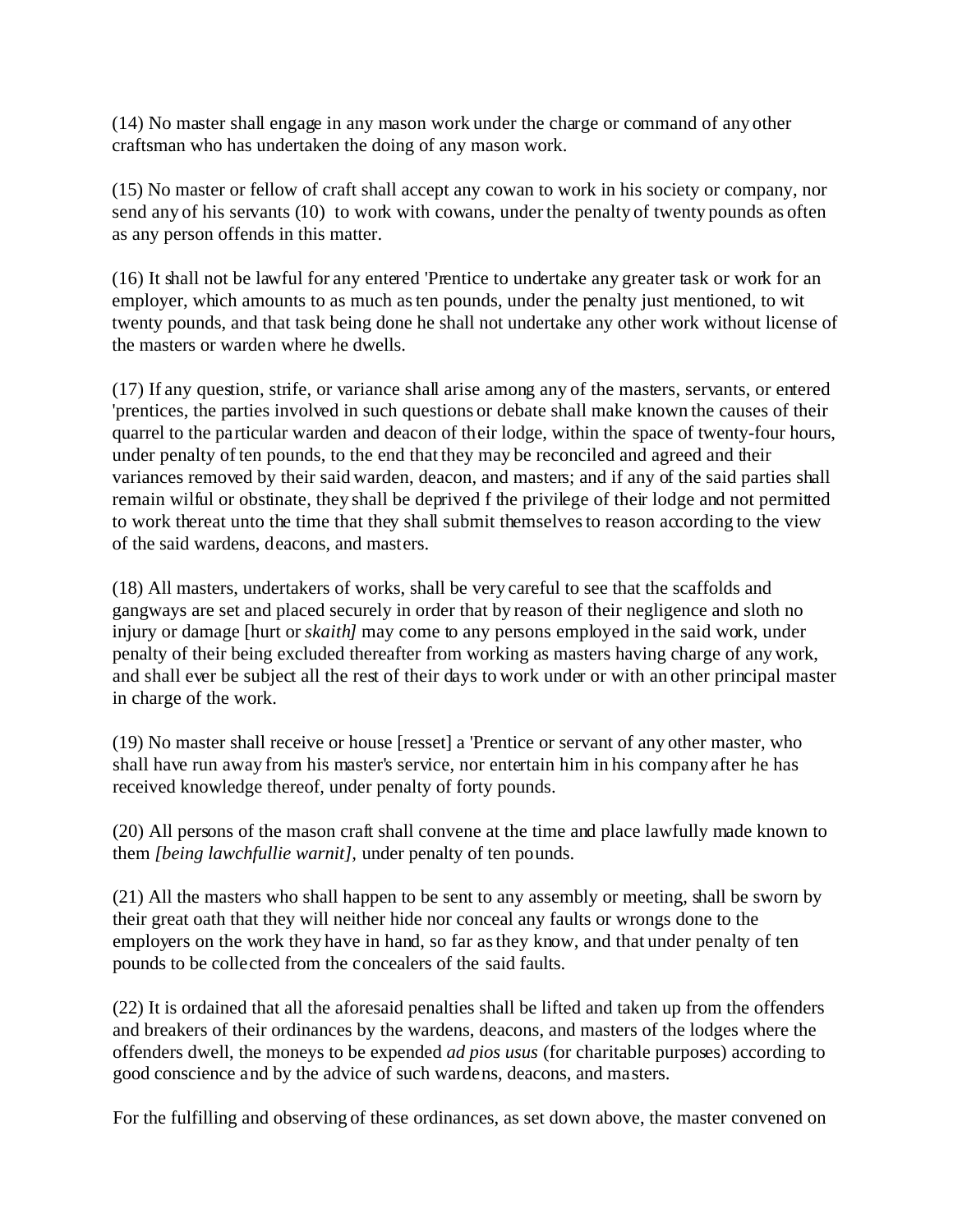the aforesaid day bind and obligate themselves faithfully. Therefore they have requested their said Warden General to sign these ordinances by his own hand in order that an authentic copy hereof may be sent to every particular lodge within this realm.

#### (Signed) **WILLIAM SCHAW,**

*Maistir o/ Wark.*

### **SECOND SCHAW STATUTES: THE KILWINNING RULES**

The second Schaw Statutes bear the date of December 28th, 1599. They were written particularly for the Lodge of Kilwinning. It would appear from the tenor and the contents of this document that the Lodge of Kilwinning had pleaded certain privileges and "ancient liberties" which the Statutes of 1598 had not taken into account. Archibald Barclay was delegated to lay the matter *before the* King, at Holyrood House, in Edinburgh. The King being absent from town, the Warden General heard the delegate's presentation of the matter and issued thirteen additional ordinances for the particular benefit of the Kilwinning craft. In a postscript he explained that the settlement of other claims (not mentioned) would be referred to the King "when occasion may be offered."

As the document is rather long, the several items will be somewhat condensed and given in an order best suited to our purpose. The numbering of the paragraphs is done for purposes of convenient reference:

(1) Edinburgh shall be, in the future as in the past, the first and principal lodge in Scotland; *Kilwinning,* the *second "as* is established in our ancient writings;" and Stirling shall be the third lodge, "conformably to the old privileges thereof."

(2) The warden within the bounds of Kilwinning and other places subject to their lodge, shall be elected annually by a majority *(be monyest)* of the masters of the lodge, on the twentieth day of December, in the Kirk of Kilwinning. Immediately after election, the Warden General must be notified who was chosen warden.

(3) Agreeably to "former ancient liberties," the warden of Kilwinning shall be present at the election of wardens within the limits of the lower ward of Cliddisdale, Glasgow, Ayr, and the district of Carrik. Furthermore, the warden and deacon (11) of Kilwinning shall have authority to convene the wardens within the indicated jurisdiction, when anything of importance is to be done, such meetings to be held at Kilwinning or any other place in the western part of Scotland included in the described bounds, as the warden and deacon of Kilwinning may appoint.

(4) The warden of each and every lodge shall he answerable to the presbyters of the sheriffdom for all offences committed by masons subject to these lodges. One-third of all fines imposed for offences shall be applied to charitable (godlie) uses.

(5) The wardens-together with the oldest masters, up to the number of six, of every lodge hall hold an annual investigation of offences committed and try all offenders to the end that proper punishment may be meted out conformably to equity and justice and good conscience, according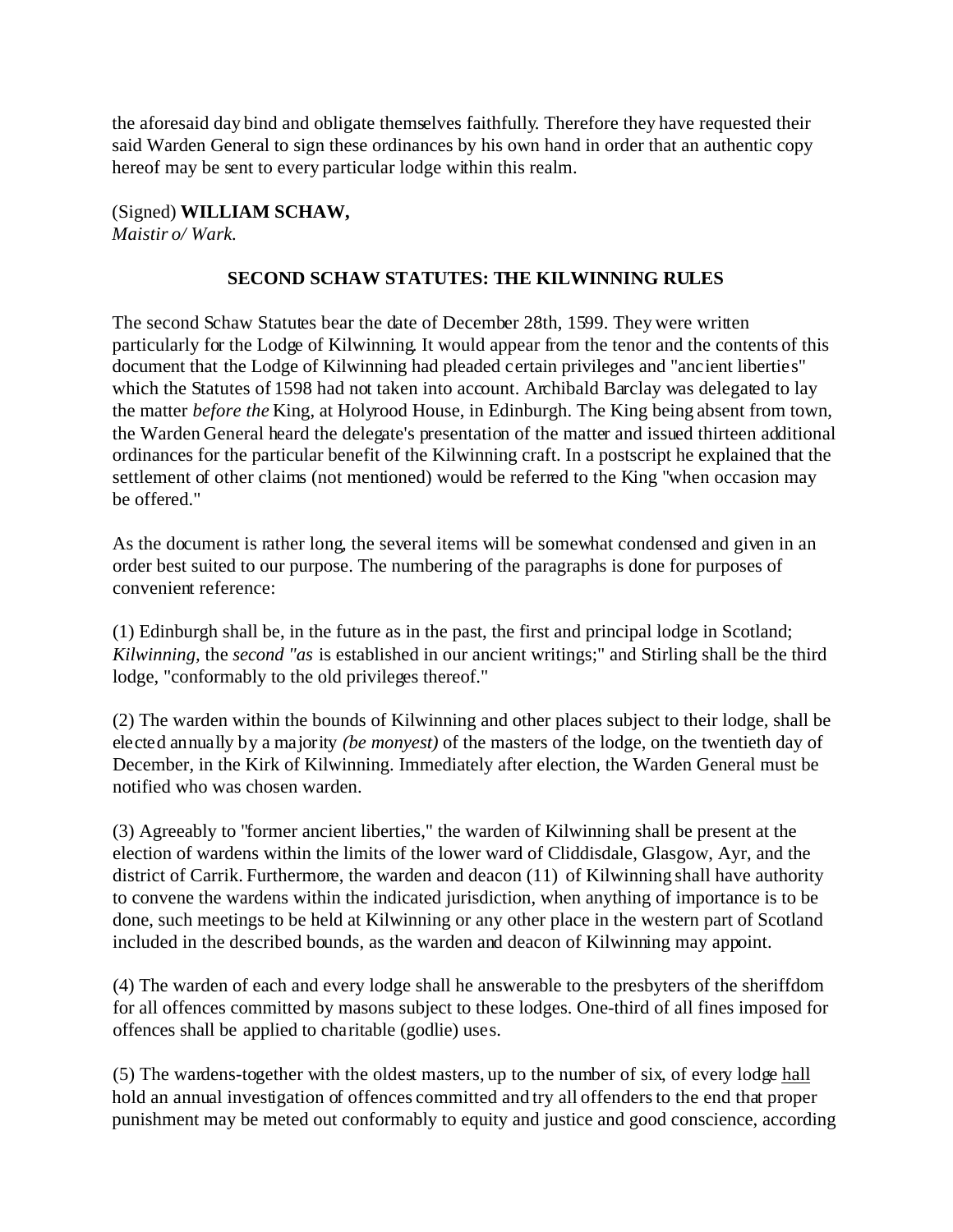to tradi. tional procedure.

(6) The warden of Kilwinning shall appoint six worthy and perfect masons, well known to the craft as such, to inquire into the qualifications of all the masons within the district, as regards their skill and knowledge of the trade and their familiarity with the old traditions, to the end that the warden-deacon may be answerable thereafter for all such persons within his district and jurisdiction.

(7) Authority is given to the warden-deacon of Kilwinning to exclude from the lodges of the district all persons who wilfully fail to live up to "all the acts and ancient statutes set down from time immemorial," also all who are ."disobedient to their church, craft, council and other statutes and acts to be promulgated hereafter for good order."

(8) The warden and deacon, together with the masters of the district (quarter maisteries) (12) shall elect a well known notary (constitut ane famous notar) as clerk and secretary (scryb) who shall make out and sign all indentures, discharges, and other writings whatsoever, pertaining to the craft, and no writ, title or other evidence shall be admitted by the warden and deacon, except it shall have been executed by this clerk and signed by him.

(9) All the acts and statutes made by the predecessors of the masons of Kilwinning shall be observed faithfully and kept by the craft in all time coming; 'prentices and craftsmen shall be admitted and entered hereafter only in the Kirk of Kilwinning, as their parish and second lodge, and all entry-banquets of 'prentices and fellows of craft shall be held in the lodge of Kilwinning.

(10) Every fellow of craft, at his entry, shall pay to his lodge ten pounds to go for the banquet, and ten shillings for gloves; before admission he shall be examined by the warden-deacon and the district masters in the lodge as to his knowledge (memorie) and skill, and he also shall perform an assigned task to demonstrate his mastery of the art.

(11) Every 'prentice, before he is admitted, shall pay six pounds to be applied to the common banquet.

(12) The warden and deacon of the second lodge of Scotland, to wit Kilwinning, shall obligate by oath all masters and fellows of craft within the district not to associate with cowans nor work with them, neither to permit this to be done by their servants or 'prentices.

(13) The warden of the lodge of Kilwinning, being the second lodge of Scotland, once in each year, shall examine every fellow craft and 'prentice, according to the vocation of each, as to his skill and knowledge; those who have forgotten any points they have been taught shall pay fines.

The Warden General, at the close, delegates to the Warden and Deacon, and the District Masters authority to enforce these ordinances and to add new ones, when necessary, in conformity and accord with the official law applying to all the lodges in Scotland.

One fact incontrovertibly established by the Schaw Statutes and Constitutions of 1588 is that the Masons Lodges were purely trade organizations, built upon trade union principles, and nothing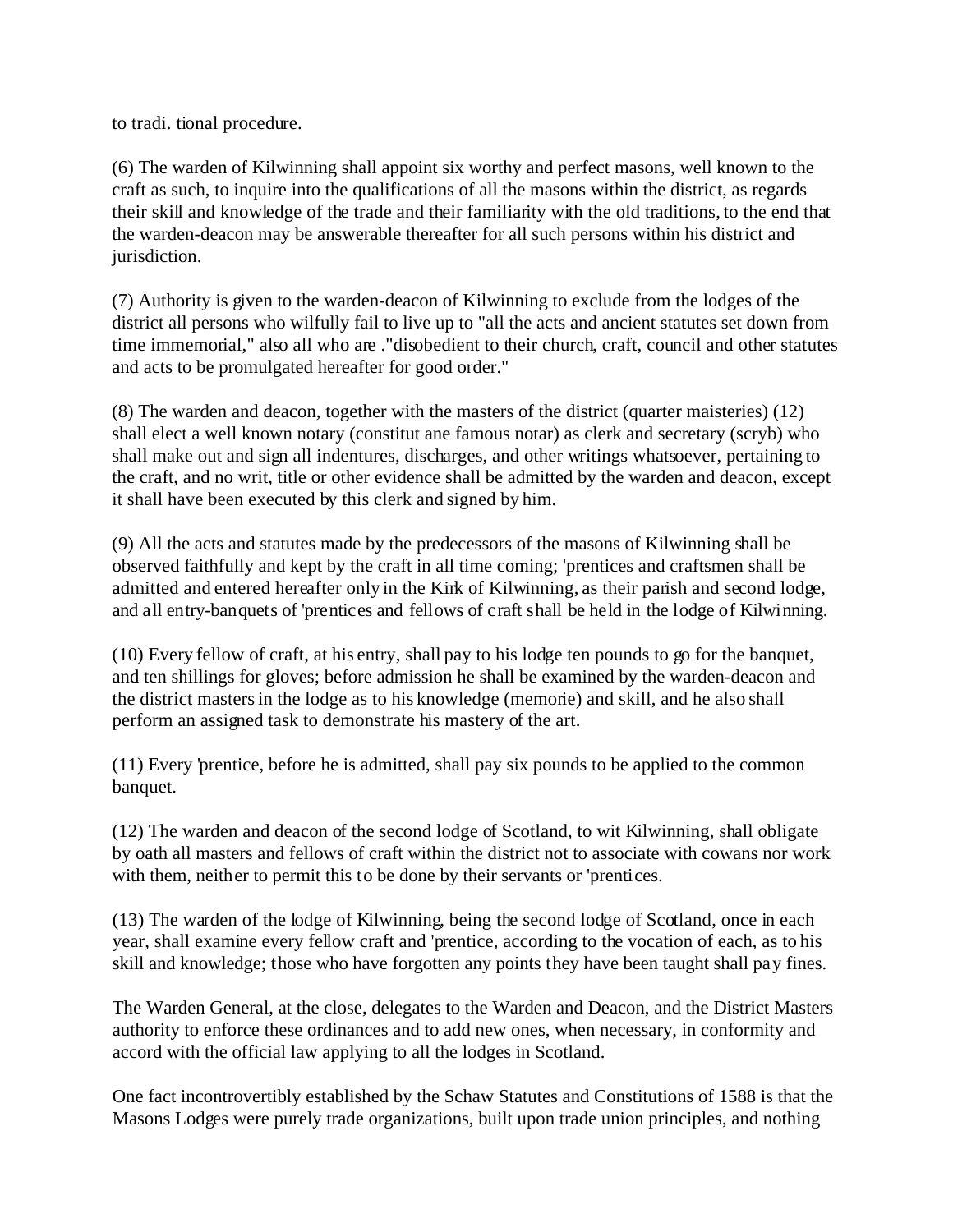more. This disposes of the many fictions solemnly exhibited as facts making the simple, hardheaded operative Masons the custodians of profound mysteries handed down secretly, through the ages, by Egyptians, Eleusinian and other hierophants. Neither were there any ritualistic "degrees" till the "speculatives" took over the organization and imported into it, chiefly from foreign sources, symbolizations of elements of building material, tools and operations, thereby gradually transforming the operative character of the Lodges into an essentially idealistic one. The transformation was not a difficult task, once the idea of *symbolical temple building* had made its appearance. The very Statutes and Ordinances, together with the Ancient Charges, compiled and embellished by ecclesiastic and other intellectual friends for the inspiration and guidance of the craft lodges, suggested the details of the transformation.

To be continued next year-if so be.

============== ========

(1) "For centuries no English King invaded France, as Henry V admitted, but he found a Scot in his path. From Baugi to the field of Laffen (1748), leaders of the English or Hanovarian royal lines were to fall or fly, like Clarence and the Butcher Cumberland, before Scots in French service."-Andrew Lang, *History of Scotland*.

(2) "The attachment of these philosophers (the Druids) to each other was an admirable example of brotherly affection. They often traveled great distances to relieve the distress of each other .... In this there is a striking resemblance to the philanthropy of Free Masons--the tradition of whom, scriptural and oral, are I apprehend referable to the institution of Druidism? "-John Logan, *The Scotish Gael.*

(3) Andrew Lang, in his *History of Scotland, vol. 1, p. 52,* writes: "The truth is there ought to be *two* histories of Scotland; one legendary and picturesque; one doggedly clinging to contemporary evidence. The former would be as interesting as Herodotus for, down to *1750,* the narrators had a marvellous art of embroidering the dull tissue of facts with the golden threads of romance, and the rubies and saphires of fairy-land. This legendary Scottish history is, in one sense, the true history, for it is true to the ideal, and it is the only version that men remember."

(4) Andrew Michael Ramsay, better known as the Chevalier de Ramsay, was born at Ayr, Scotland, on January 6, 1686, spent the greater part of life in France and died there, at St. German-en-Laye, on May 6, *1743.* Fought m Flanders under Marlborough; wrote *The Life and Works of Fenelon (1723)* and *The Travels of Cyrus (1727),* and other books; was the tutor of small boys.

(5) It appeared in print and has been translated into many languages. It being the first literary exposition of the ideals of Freemasonry, written in the French language, by a distinguished writer, and because of a widespread popular curiosity as to that new mysterious thing called *Francmasonnerie,* it aroused intense interest and discussion. The essentially noble substance, however, appealed less to the taste of the times than the less authentic statements concerning the genealogy of Freemasonry.

(6) The famous old *Scotish Lodge of Kilwinnin,* of which all the Kings in *Scotland* have been,